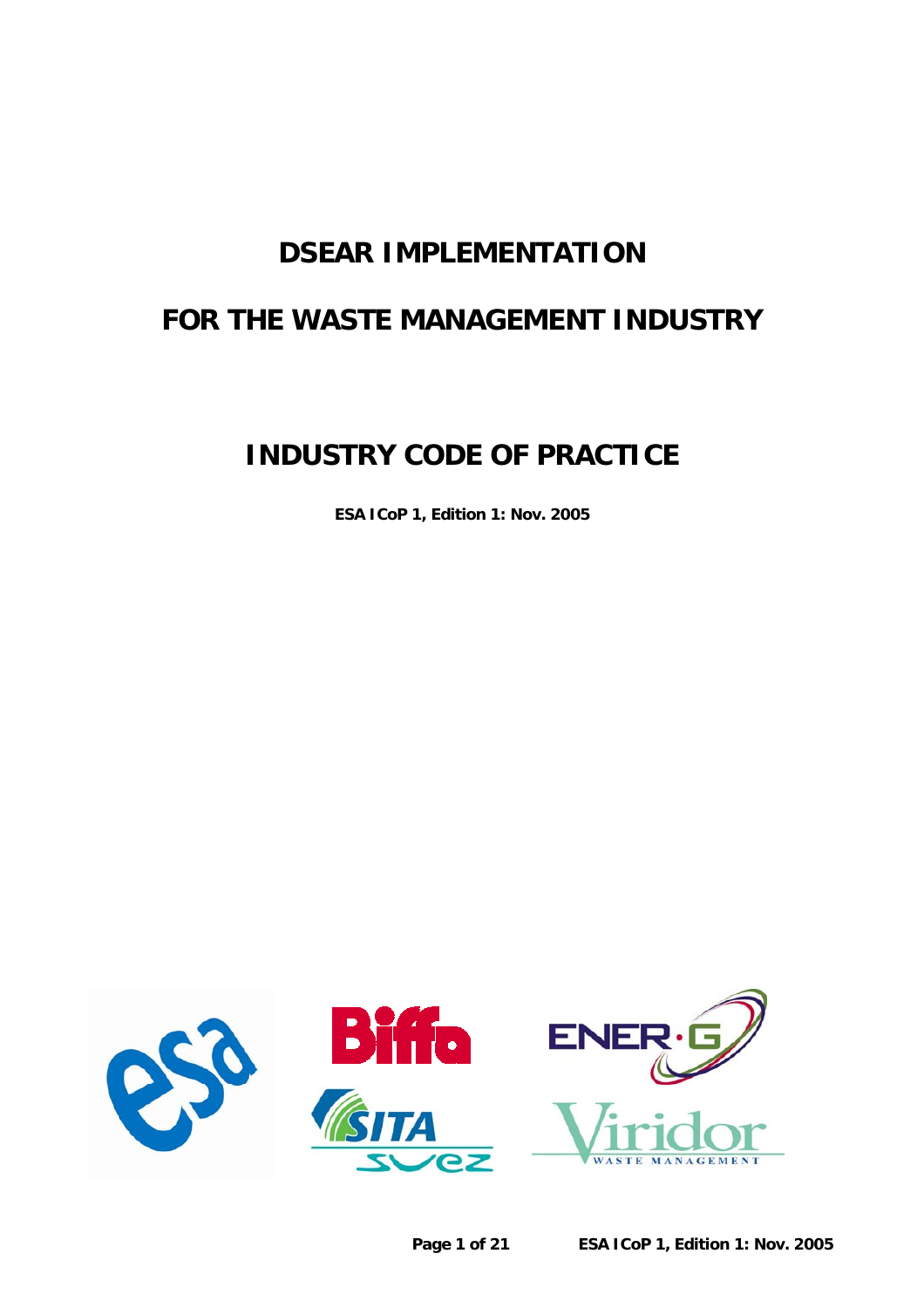This work was commissioned by ESA and funded by Biffa, EnerG, the Environmental Services Training and Education Trust (ESTET), SITA UK and Viridor Waste Management.

SIRA Certification was contracted to produce this document for ESA Members and we acknowledge their technical contribution and assistance in preparation of this document.

November 2005

Published by ESA 154 Buckingham Palace Road London SW1W 9TR Tel: 0207 824 8882

Available for download from ESA's web site: [http://www.esauk.org/publications/reports/DSEAR\\_guidance.asp](http://www.esauk.org/publications/reports/DSEAR_guidance.asp)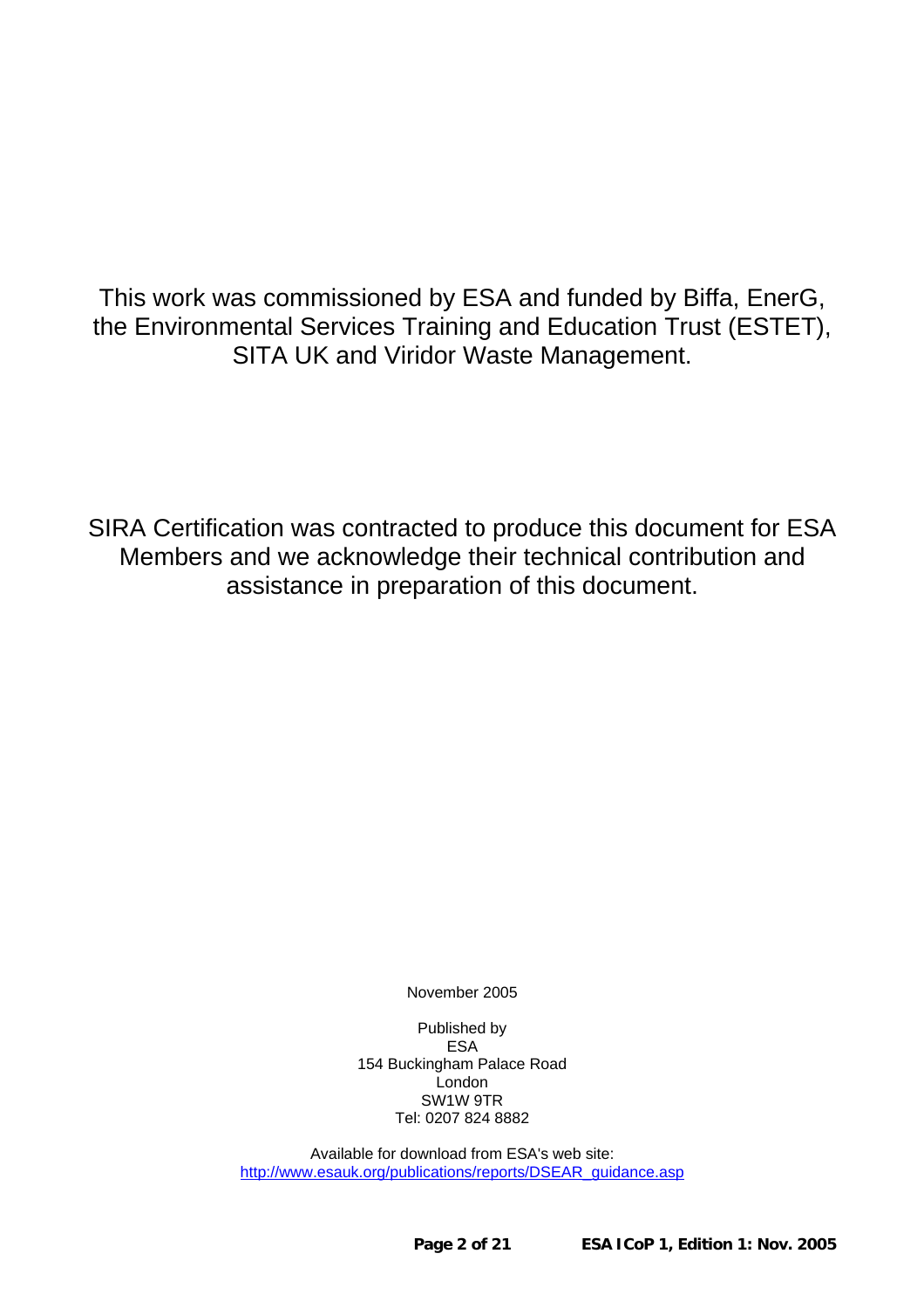## **CONTENTS**

| 2  |                                                                                                 |  |
|----|-------------------------------------------------------------------------------------------------|--|
|    | 2.1                                                                                             |  |
|    | 2.2                                                                                             |  |
|    | 2.3                                                                                             |  |
|    | 2.4                                                                                             |  |
|    | 2.5                                                                                             |  |
| 3  |                                                                                                 |  |
|    | 3.1                                                                                             |  |
|    | 3.2                                                                                             |  |
|    | 3.3                                                                                             |  |
|    | 3.4                                                                                             |  |
|    | 3.5                                                                                             |  |
| 4  |                                                                                                 |  |
|    | 4.1                                                                                             |  |
|    | 4.2                                                                                             |  |
| 5  |                                                                                                 |  |
| 6  |                                                                                                 |  |
|    | 6.1                                                                                             |  |
|    | 6.2                                                                                             |  |
| 7  |                                                                                                 |  |
|    | 7.1                                                                                             |  |
|    | 7.2                                                                                             |  |
|    | 7.3                                                                                             |  |
|    | 7.4                                                                                             |  |
|    | 7.5                                                                                             |  |
| 8  |                                                                                                 |  |
| 9  |                                                                                                 |  |
| 10 |                                                                                                 |  |
| 11 |                                                                                                 |  |
| 12 |                                                                                                 |  |
|    | APPENDIX 1: ASSESSMENT OF ALREADY-INSTALLED NON-ELECTRICAL EQUIPMENT 15                         |  |
|    |                                                                                                 |  |
|    | A1.2 Non-electrical equipment in zones 2 (flammable gases/vapours) and 22 (flammable dusts)  16 |  |
|    |                                                                                                 |  |
|    |                                                                                                 |  |
|    |                                                                                                 |  |
|    | APPENDIX 2: ASSESSMENT OF ALREADY-INSTALLED UNCERTIFIED ELECTRICAL EQUIPMENT  19                |  |
|    |                                                                                                 |  |
|    |                                                                                                 |  |
|    |                                                                                                 |  |
|    | <b>APPENDIX 3</b>                                                                               |  |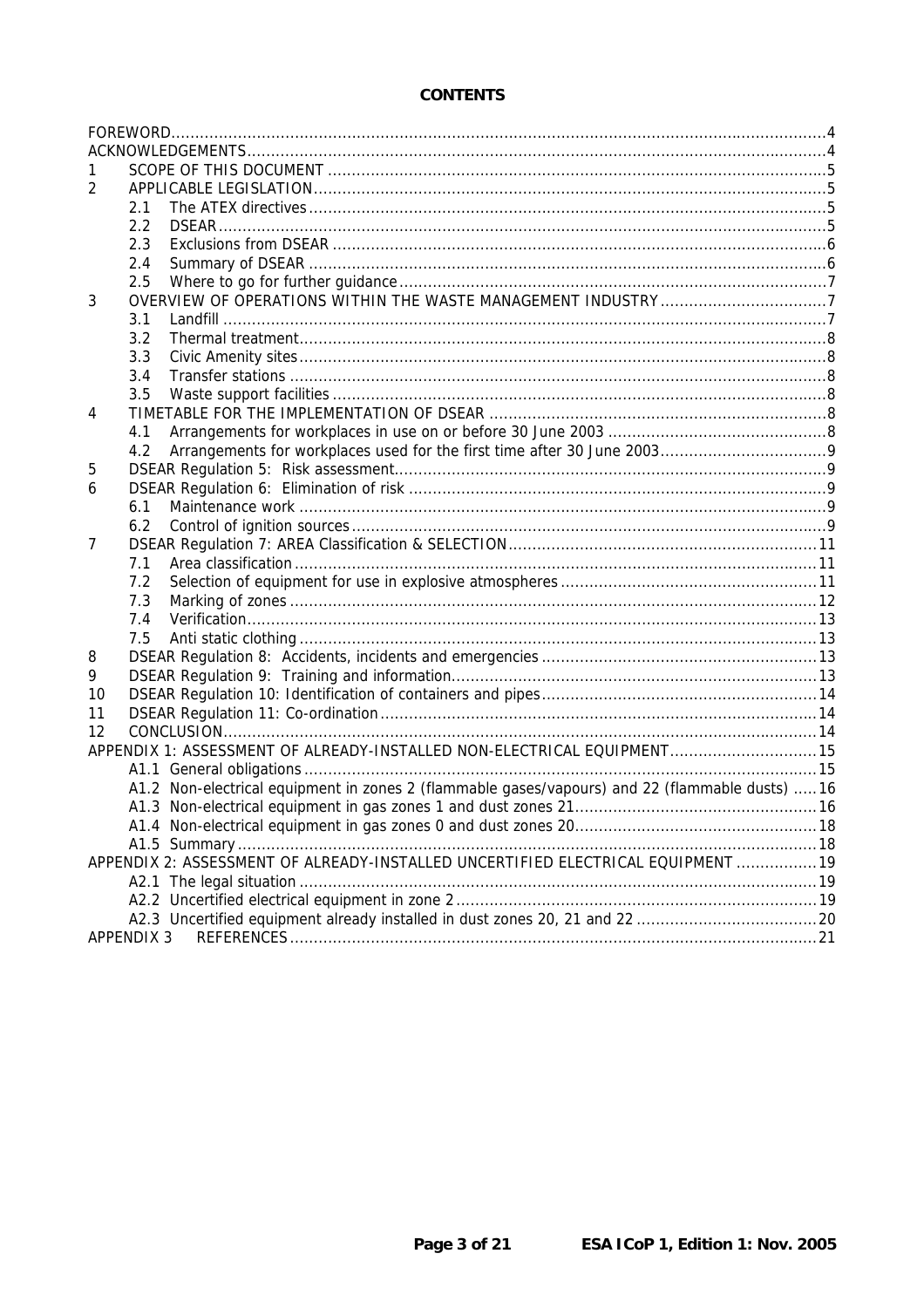## <span id="page-3-0"></span>**FOREWORD**

#### **James Barrett, Head of the Manufacturing Sector of the Health and Safety Executive.**

This code has been prepared by the Environmental Services Association in consultation with the Health and Safety Executive and has been endorsed by the Waste Industry Safety and Health (WISH) Forum which represents the interests of the industry.

This Code should not be regarded as an authoritative interpretation of the law, but if you follow the advice set out in it you will normally be doing enough to comply with health and safety law in respect of those specific issues on which the Code gives advice. Similarly, Health and Safety Inspectors seeking to secure compliance with the law may refer to this Guidance as illustrating good practice.

The HSE believes that the contents of this Code demonstrate good practice in the waste management industry and commends its use.

#### **ACKNOWLEDGEMENTS**

This Industry Code of Practice was prepared by the following members of the Steering Group representing the waste management industry and external consultants:

| Andrew Cox    | EnerG Natural Power Limited, EnerG House, Daniel Adamson Road, Salford,         |  |  |
|---------------|---------------------------------------------------------------------------------|--|--|
|               | Manchester M50 1DT                                                              |  |  |
| David Holton  | Sira Certification, Eccleston, Chester CH4 9JN                                  |  |  |
| Marian Kelly  | Environmental Services Association (ESA)                                        |  |  |
| Peter Murdoch | Sira Certification, Eccleston, Chester CH4 9JN                                  |  |  |
| Paul Rogers   | for Biffa Waste Services Limited, Cressex Head Office, Coronation Road, Cressex |  |  |
|               | Business Park, High Wycombe, HP12 3TZ                                           |  |  |
| Neil Taylor   | Viridor Waste Management, Great Western House, Station Approach, Taunton,       |  |  |
|               | <b>TA1 1QW</b>                                                                  |  |  |
| Ian Walker    | Technical Manager, Sita Power, SITA UK, Packington House, Packington Lane,      |  |  |
|               | Little Packington, Meriden, Coventry CV7 7HN                                    |  |  |

Contributions from the following persons and/or bodies are gratefully acknowledged:

| -                     | <b>ESA Executive Committee</b>                             |
|-----------------------|------------------------------------------------------------|
|                       | <b>ESA Landfill, Pre-Treatment and Logistics Committee</b> |
| -                     | Health and Safety Executive                                |
| Stuart Hayward-Higham | SITA UK Limited; Chair of ESA Working Group                |
| Chris Parry           | Biffa waste Services Limited; ESA Working Group            |
| Dick Turner           | Viridor Waste Management; ESA Working Group                |

In this report, footnotes are indicated with a letter  $[$ <sup>A</sup>] and endnotes (references to documents used) with a number [<sup>1</sup>].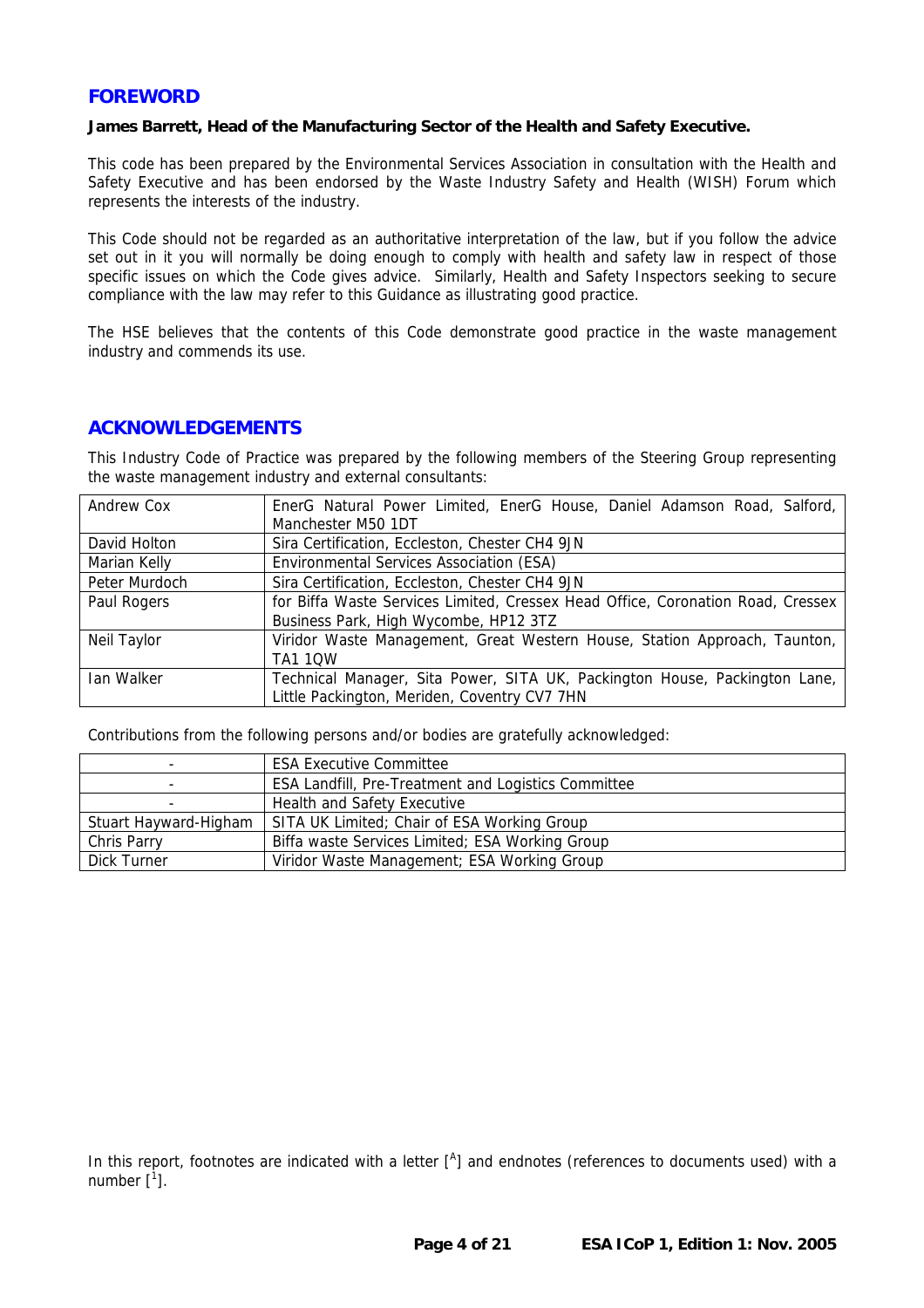# <span id="page-4-0"></span>**1 SCOPE OF THIS DOCUMENT**

This is a top-level document that introduces in general terms the requirements of DSEAR<sup>[1](#page-20-1)</sup> (see section [2.2\)](#page-4-1). The detailed requirements on how to comply with the more far-reaching regulation are contained in a number of subsidiary documents that are referred to as 'Industry Codes of Practice' (ICoPs). Those regulations that are more straightforward are fully covered in this document – see section [2.5.](#page-6-1)

The ICoPs are listed in section [2.5](#page-6-1) and cover the main operations undertaken by the waste management industry. It is intended that more will be added to include the less commonly-encountered activities.

It is intended that the ICoPs will be sufficiently detailed to enable the Site/Facility Manager on any waste management industry site to undertake an assessment of the site and bring it into compliance with the legislation. The Site/Facility Manager has overall responsibility for compliance, but may decide to delegate responsibility to another person or a team; in some cases, third party assistance may be sought.

# **2 APPLICABLE LEGISLATION**

## **2.1 The ATEX directives**

There are two ATEX Directives. 'ATEX' stands for 'ATmosphere EXplosible', so the two ATEX Directives are concerned with explosive atmospheres. These may arise from flammable gases, vapours, mists or dusts mixed with air in a proportion that means they can explode if ignited. Examples include:

- ♦ landfill gas and air;
- ♦ petrol vapour and air;
- ♦ metal dust and air.

The two directives are:

- 1 ATEX 94/9/EC Directive<sup>2</sup>[,](#page-20-2) the ATEX 'Product' Directive, concerned with the manufacture of equipment and protective systems designed for use in potentially explosive atmospheres':
- 2 ATEX 1999/92/EC Directive<sup>[3](#page-20-3)</sup>, the Worker Protection Directive (also known as the 'ATEX 137' Directive), concerned with the "minimum requirements for improving the safety and health protection of workers potentially at risk from explosive atmospheres".

## <span id="page-4-1"></span>**2.2 DSEAR**

Member States of the European Union were required to implement both ATEX Directives with national regulations by 1 July 2003. In the UK, the ATEX Worker Protection Directive was implemented by means of the Dangerous Substances and Explosive Atmospheres Regulations (DSEAR), which were issued in December 2002 but which became mandatory on 1 July 2003. However, DSEAR includes a transition period, ending 30 June 2006, to enable existing plants to be brought into compliance. New plants must be immediately compliant with DSEAR before they become operational.

The ATEX Worker Protection Directive overlaps with the ATEX Product Directive with respect to the equipment to be installed in new plant. As well as including all the requirements of the ATEX Worker Protection Directive, DSEAR also includes those aspects of the Chemical Agents Directive 98/24/EC that deal with flammable risks.

DSEAR defines a "dangerous substance" as:

- ♦ a substance or preparation which meets the criteria in the approved classification and labelling quide<sup>[4](#page-20-4)</sup> for classification as a substance or preparation which is explosive, oxidising, extremely flammable, highly flammable or flammable, whether or not that substance or preparation is classified under the CHIP Regulations<sup>[5](#page-20-5)</sup>;
- a substance or preparation which because of its physio-chemical or chemical properties and the way it is used or is present in the workplace creates a risk, not being a substance or preparation as defined above;
- any dust, in the form of solid particles, fibrous materials or otherwise which can form an explosive mixture with air or an explosive atmosphere, not being a substance or preparation as defined above.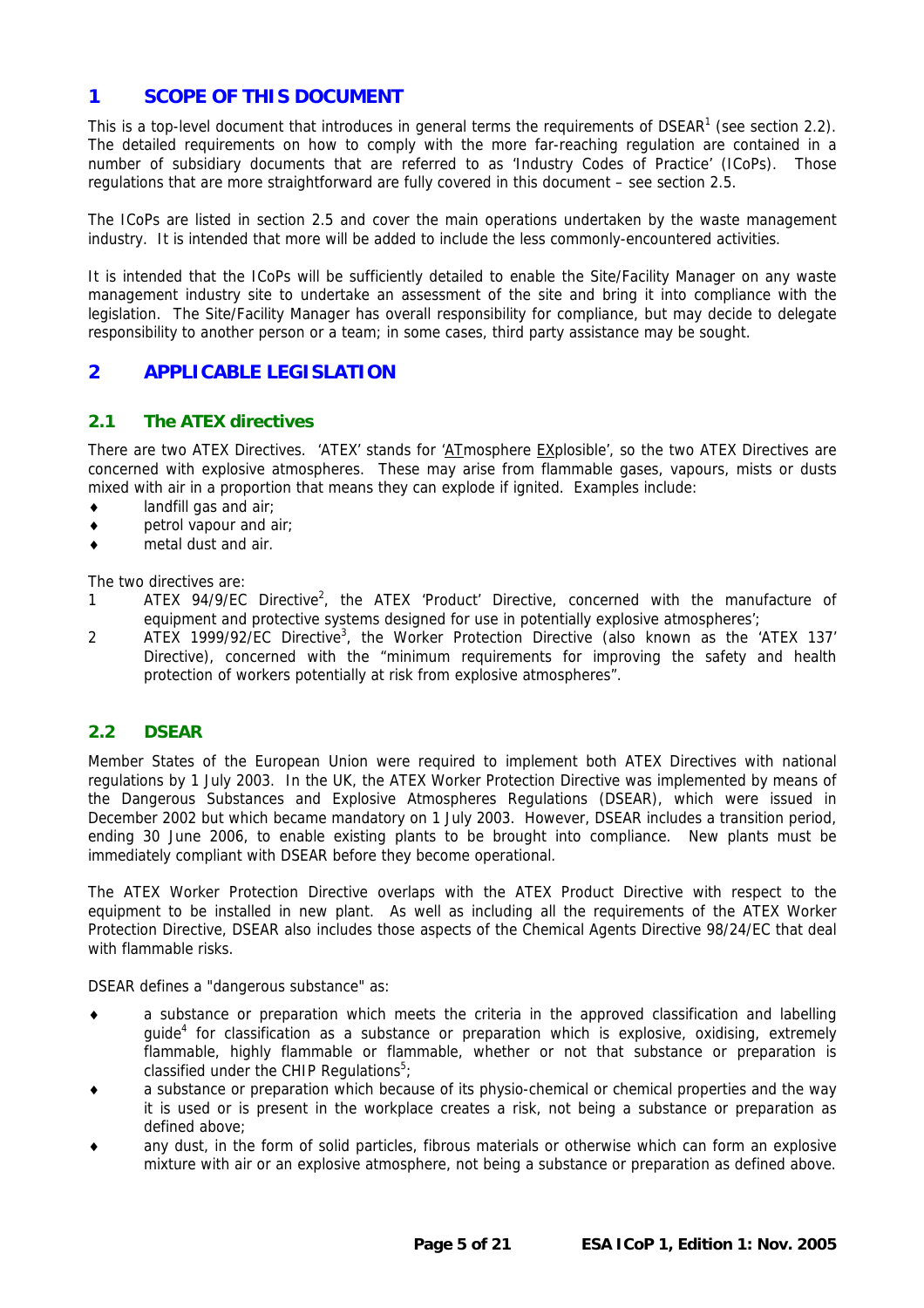<span id="page-5-0"></span>It is clear from these definitions that the waste management industry falls under the scope of DSEAR. The primary 'dangerous substance' in the waste management industry is landfill gas, produced by the decomposition of organic matter and often subsequently used to generate power. However, the diversity of the waste management industry means that numerous other flammable materials are handled – in some cases, the identity of the material may not even be known.

# **2.3 Exclusions from DSEAR**

Note that the flammable material must be mixed with air to form a potentially explosive atmosphere. Substances that are technically 'explosives' (such as 'Semtex', nitroglycerine, etc.) do **not** come under the definition of a potentially explosive atmosphere, since no air is required for an explosive mixture to occur. Explosives are subject to other legislation and will not be discussed further.

The ATEX Directives are concerned with potentially explosive atmospheres rather than fires. Therefore, materials such as paper, wood, coal, plastic and other solids that can catch fire but cannot give rise to an explosion are not within the scope of DSEAR. There is, however, overlap: for example, a leak of landfill gas from a faulty joint will mix with air and form a potentially explosive atmosphere, but if it is ignited, there will not be an explosion if the leak is outdoors (although in a confined area, an explosion might occur).

There are some aspects of the waste management industry that are specifically excluded from compliance with certain parts of DSEAR. Regulation 3(2) lists these. Because other directives or safe operational procedures apply to such activities, regulations 5(4)(c) (suitable equipment, verification of safety), 7 (area classification, marking with signs and provision of personal protective equipment) and 11 (duty of coordination) of DSEAR do not apply to:

(a) areas used directly for and during the medical treatment of patients;

(b) the use of gas appliances burning gaseous fuel (that is to say, any fuel which is in a gaseous state at a temperature of 15°C under a pressure of 1 bar) which:

(i) are used for cooking, heating, hot water production, refrigeration, lighting or washing; and

(ii) have, where applicable, a normal water temperature not exceeding 105°C including forced draught burners and heating bodies to be equipped with such burners but not including an appliance specifically designed for use in an industrial process carried out on industrial premises;

- (c) gas fittings located in domestic premises;
- (d) the manufacture, handling, use, storage and transport of explosives or chemically unstable substances;
- (e) any activity at a mine;
- (f) any activity at a quarry;
- (g) any activity at a borehole site<sup>[A](#page-5-1)</sup>;
- (h) any activity at an offshore installation carried out for the purposes of the offshore installation; and

(i) means of transport, apart from fork-lift trucks.

## **2.4 Summary of DSEAR**

The major duties associated with DSEAR compliance are found in the following regulations

- ♦ Regulation 5: risk assessment see section 5
- ♦ Regulation 6: elimination or reduction of risk see section 6
- ♦ Regulation 7: area classification, see section 7
- ♦ Regulation 8: Accidents, incidents and emergencies see section 8
- Regulation 9: Training and information see section 9
- Regulation 10: identification of containers and pipes see section 10
- Regulation 11: duty of co-ordination  $-$  see section 11

DSEAR is concerned with protection against risks from fire and explosion arising from dangerous substances used or present in the workplace. A workplace is defined as any premises or part of premises used for or in connection with work. DSEAR thus impacts on many aspects of the waste management industry and must

<span id="page-5-1"></span>A This exclusion covers the mineral extraction industry, for which other regulations apply; drilling wells is not excluded from DSEAR.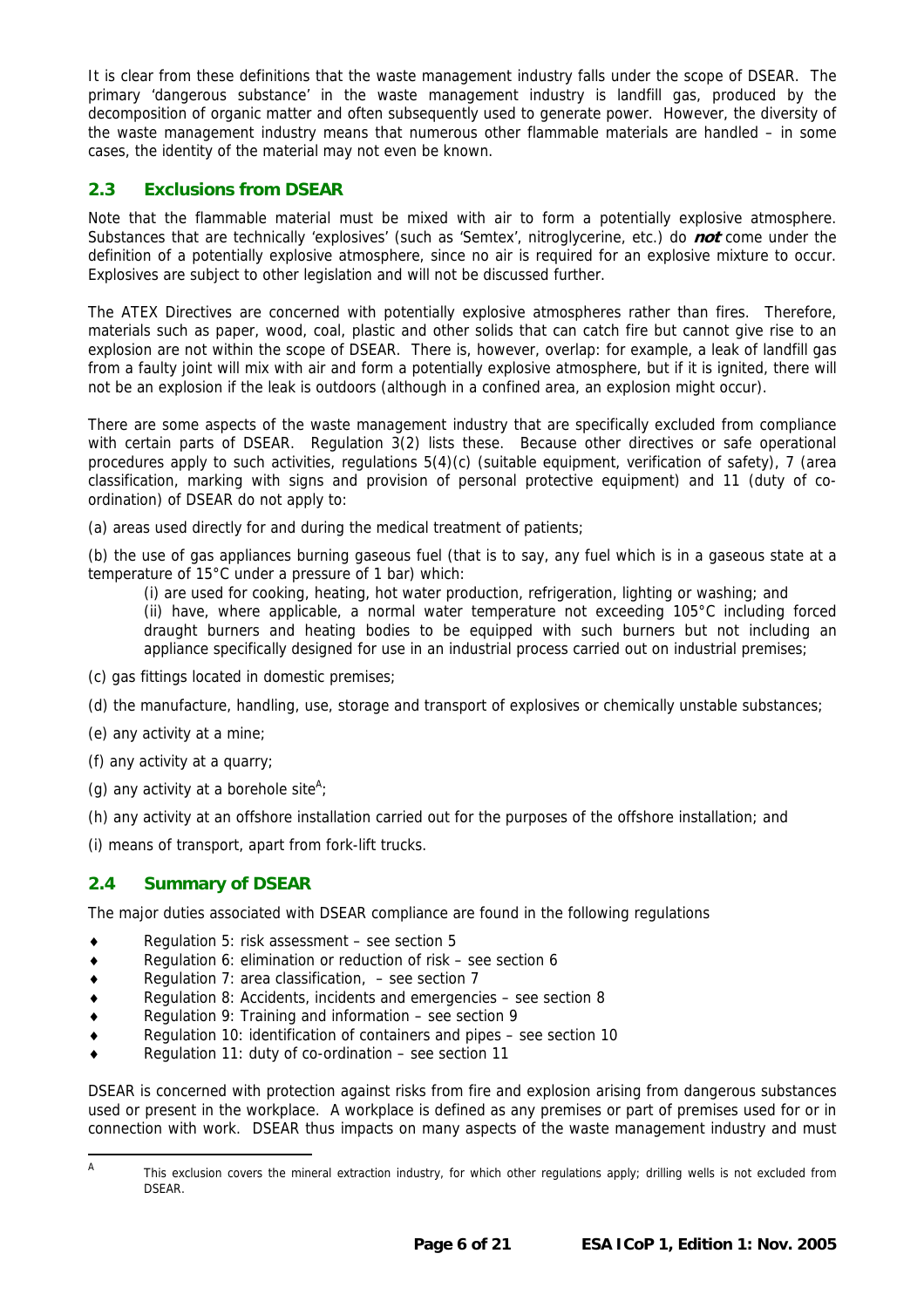<span id="page-6-0"></span>be applied wherever flammable gases, liquids, mists and dusts may be present in such quantities that could cause a risk to workers' health.

The ATEX Worker Protection Directive requires a so-called 'Explosion Protection Document' (EPD) to be produced to bring together in a single document all the various aspects of compliance with the Directive. DSEAR does not specifically make reference to an EPD, but does require that documentation exists to detail significant findings of the explosion risk assessment and to demonstrate organisational arrangements. However, it is recommended that an EPD is produced. This need not, however, repeat risk assessments undertaken under other legislation such as COSHH<sup>[6](#page-20-6)</sup> and the MHSW Regulations<sup>[7](#page-20-7)</sup>, but merely reference the appropriate documents. The EPD must be produced before the commencement of work and revised when changes occur in the workplace or organisation of work. For existing activities, the deadline is 30 June 2006.

#### <span id="page-6-1"></span>**2.5 Where to go for further guidance**

The Health & Safety Executive has produced a number of 'Approved Codes of Practice ('ACoPs). The main ACoP, which includes all aspects of DSEAR compliance, is L138<sup>8</sup>. However, L133<sup>[9](#page-20-9)</sup>, L134<sup>10</sup>, L135<sup>11</sup>, L136<sup>[12](#page-20-12)</sup> and L137<sup>13</sup> amplify certain key aspects and give more detailed information than that contained in L138.

This ICoP provides guidance on

- Regulation 9: information, instruction and training (section 9)
- ♦ Regulation 10: identification of hazardous contents of containers and pipes (section 10)
- ♦ Regulation 11: duty of co-ordination (section 11)

DSEAR regulations 1 to 4 and 12 to 17 have few or no additional requirements<sup>[B](#page-6-2)</sup>.

A range of guidance is currently available or in preparation for waste management and waste management related activities, including:

| <b>Activity</b>                          | Guidance                                                      |
|------------------------------------------|---------------------------------------------------------------|
| Landfill gas management: area            | ESA Industry Code of Practice 2 (ICoP 2): Area classification |
| classification                           | of landfill gas extraction, utilisation and combustion        |
|                                          | (November 2005)                                               |
| Leachate management: area classification | ESA Industry Code of Practice 3 (ICoP 3): Area classification |
|                                          | for leachate activities (publication due January 2006)        |
| Drilling activities on landfill          | ESA Industry Code of Practice 4 (ICoP 4) - to be developed    |
| Landfill operations                      | ESA Industry Code of Practice 5 (ICoP 5) - to be developed    |
| Treatment operations                     | ESA Industry Code of Practice 6 (ICoP 6) - to be developed    |
| Solid waste non-destructive facilities   | ESA Industry Code of Practice 7 (ICoP 7) - to be developed    |

# **3 OVERVIEW OF OPERATIONS WITHIN THE WASTE MANAGEMENT INDUSTRY**

#### **3.1 Landfill**

Landfill activities involve the development of land to deposit waste in a environmentally safe manner. The waste is usually deposited in separate cells which are filled with compacted waste materials that are progressively covered and then sealed with a permanent cap. Biodegradable materials degrade to release landfill gas which is mainly composed of methane and carbon dioxide. This landfill gas is increasingly collected for combustion and energy conversion.

Decomposition of waste and the passage of water through the waste gives rise to leachate - a mixture of organic degradation products, liquid wastes and rainwater. Leachate is extremely variable in composition, depending on the nature of the waste in the landfill, the landfill design, etc. Leachate is collected in a network of pipes, removed from the landfill and treated.

<span id="page-6-2"></span>B Regulations 1 and 2 are general in nature. Regulation 3 lists the exclusions already covered in section 2.3 of this document. Regulation 4 contains general duties that are further amplified in the regulations that follow. Regulations 12 to 16 have no specific requirements. Regulation 17 contains the provision to allow until 30 June 2006 for full compliance for plant that was already operational on 30 June 2003.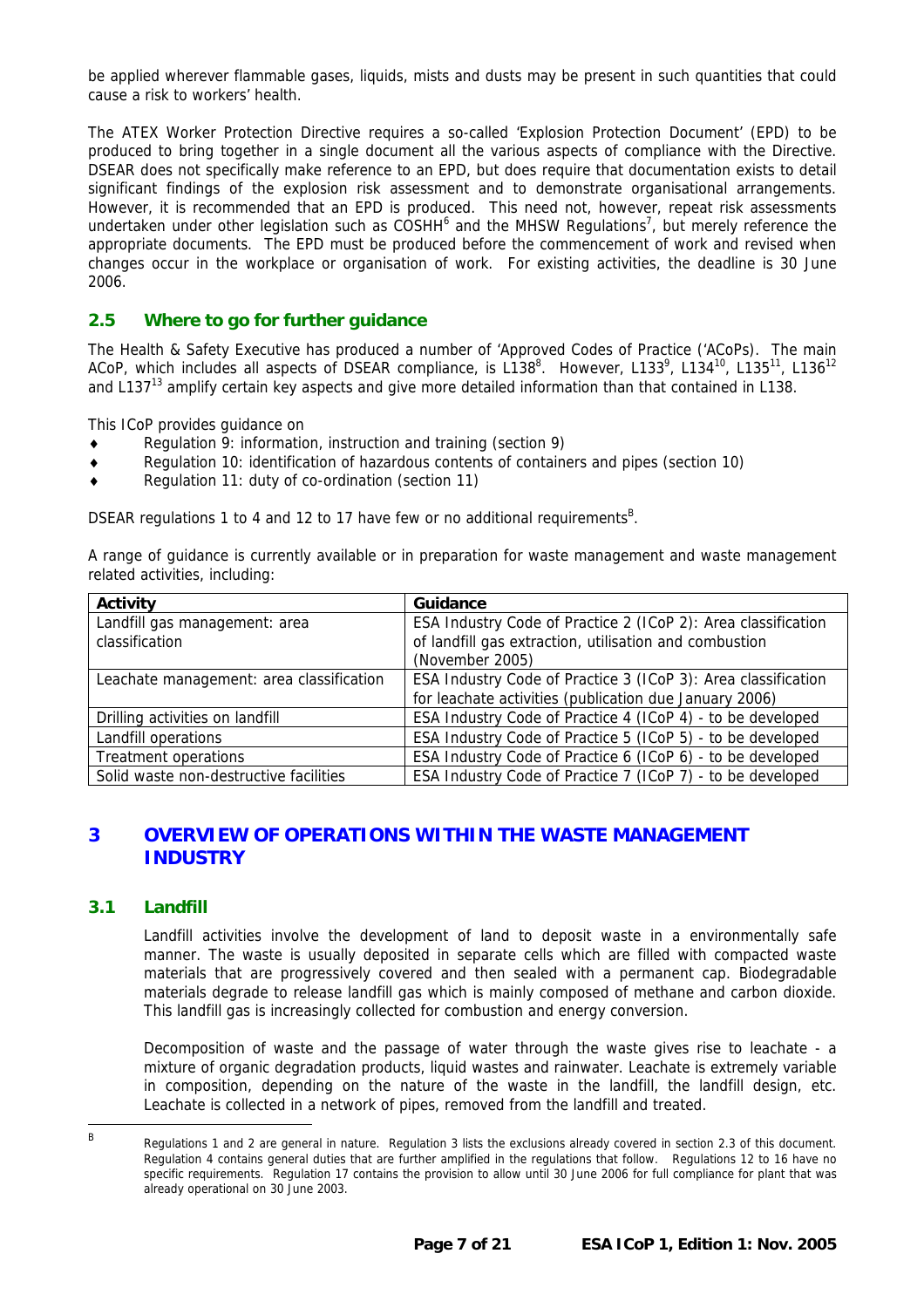#### <span id="page-7-0"></span>**3.2 Thermal treatment**

Thermal treatment technologies include incineration (energy from waste plants) and Advanced Conversion Technologies such as anaerobic digestion, gasification and pyrolysis. These technologies use a variety of processes to convert the waste into energy and/or by-product fuels for use in associated power generation activities.

#### **3.3 Civic Amenity sites**

Civic Amenity sites are controlled areas where the public delivers waste to directly. The waste accepted varies from site to site but typically includes bulky household items and material for recycling. Civic Amenity sites often also collect hazardous, explosive and flammable materials.

#### **3.4 Transfer stations**

Transfer stations are facilities where waste or recyclable materials from separate collection vehicles are combined into loads for transportation to waste treatment or disposal facilities. The waste or recyclable material may be compacted or bulked before transportation.

#### **3.5 Waste support facilities**

A number of facilities support waste management operations which may come under the requirements of DSEAR including motor vehicle workshops, spray booths, etc.

## **4 TIMETABLE FOR THE IMPLEMENTATION OF DSEAR**

#### **4.1 Arrangements for workplaces in use on or before 30 June 2003**

| <b>Requirement</b>                                                                  | When                  | <b>Action</b>                                                                                                                                                                                                                                                                                                                                           |
|-------------------------------------------------------------------------------------|-----------------------|---------------------------------------------------------------------------------------------------------------------------------------------------------------------------------------------------------------------------------------------------------------------------------------------------------------------------------------------------------|
| Equipment and<br>protective systems<br>already in use/available<br>at the workplace | By 30 June<br>2006*   | Review equipment/protective systems against risk assessment<br>requirements in regulation 5 of DSEAR. Equipment/protective<br>systems at the workplace can continue to be used provided that<br>the assessment indicates it is safe to do so.                                                                                                           |
| Classification and<br>zoning of hazardous<br>areas                                  | By 30 June<br>2006*   | Classify places into hazardous and non-hazardous places and<br>zone hazardous places in accordance with regulation 7(1) of<br>DSEAR. However, places may need to be classified before this<br>date if equipment available for the first time after 30 June 2003 is<br>to be used there.                                                                 |
| Marking hazardous<br>places                                                         | By 30 June<br>2006*   | Provide any signs required by regulation 7(3)/Schedule 4 of<br>DSEAR. If the part of the workplace to be marked is modified<br>after 30 June 2003, but before 30 June 2006, regulation 17(3) of<br>DSEAR requires that signs are provided from the date of the<br>modification.                                                                         |
| Provision of work<br>clothing                                                       | By 30 June<br>$2006*$ | Provide antistatic work clothing as required by regulation 7(5) of<br>DSEAR. However, if the part of the workplace in which it is to be<br>worn is modified before this date it should be provided from the<br>date of the modification.                                                                                                                |
| Co-ordination of<br>explosion protection<br>measures                                | By 30 June<br>2006*   | Co-ordinate any measures required by regulation 11 of DSEAR<br>and, as required by regulation 5(4) of DSEAR, record the aim of<br>the co-ordination in the risk assessment. However, if part of the<br>workplace is modified before 30 June 2006, the co-ordination<br>requirements in respect of that part apply from the date of the<br>modification. |

\* Note that existing UK legislation already covers many aspects relating to running a site where flammable materials are handled and, if an incident were to occur before 30 June 2006, the site operator might be liable under existing legislation if found to be negligent.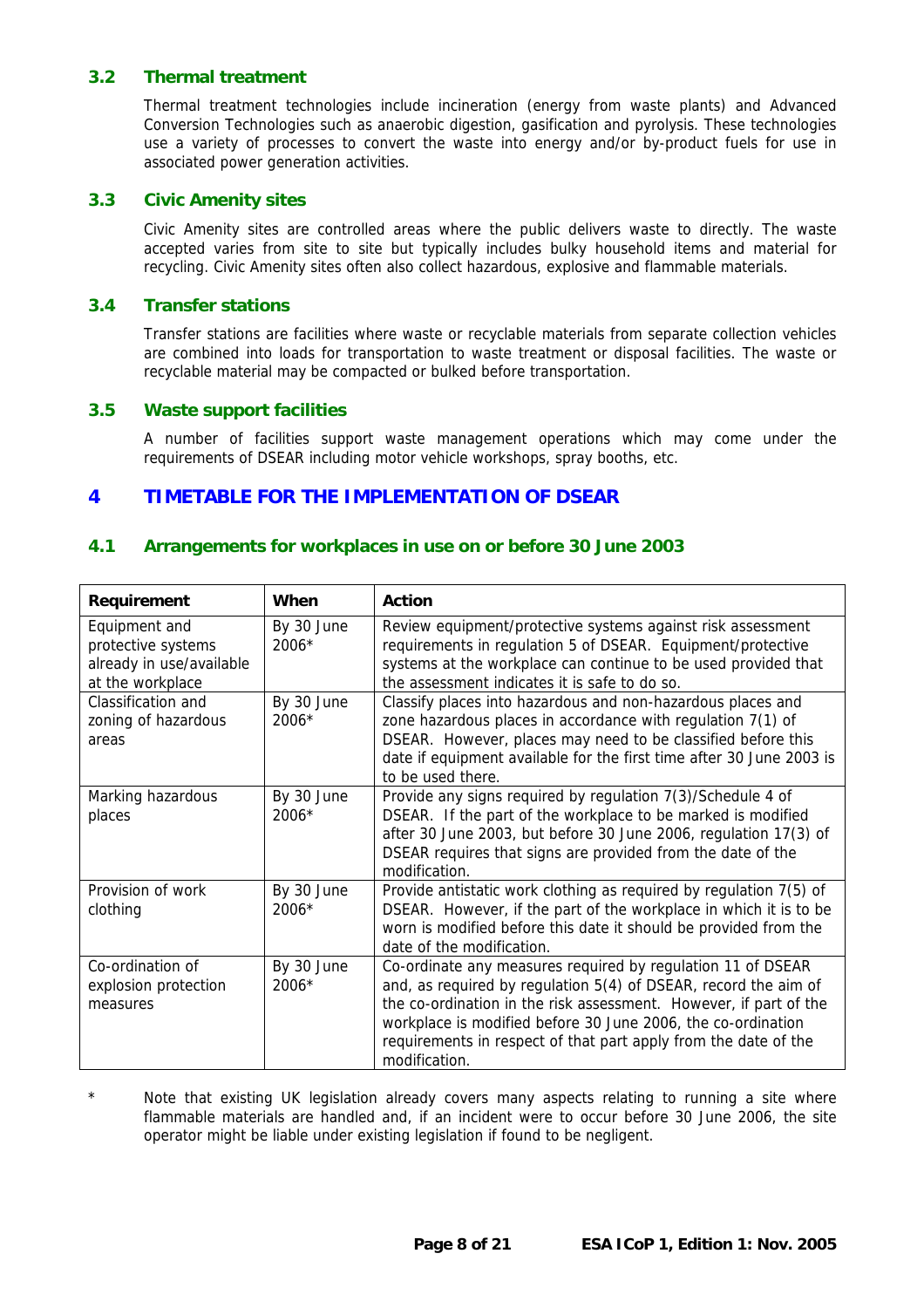#### <span id="page-8-0"></span>**4.2 Arrangements for workplaces used for the first time after 30 June 2003**

All Regulations should be fully complied with before the workplace is used. In general, all installed electrical and non-electrical equipment should be marked in accordance with the ATEX 'Product' Directive, although there are certain exceptions for non-ATEX equipment that is not new or held in stock. Extensions to existing plant are likewise covered.

# **5 DSEAR REGULATION 5: RISK ASSESSMENT**

DSEAR regulation 5 requires risk assessments that identify: -

- a) the hazardous properties of the substance;
- b) information on safety provided by the supplier, including information contained in any relevant safety data sheet;
- c) the circumstances of the work including:
	- i.) the work processes and substances used and their possible interactions;
	- ii.) the amount of the substance involved;
	- iii.) where the work will involve more than one dangerous substance, the risk presented by such substances in combination; and
	- iv.) the arrangements for the safe handling, storage and transport of dangerous substances and of waste containing dangerous substances;
- d) activities, such as maintenance, where there is the potential for a high level of risk;
- e) the effect of measures which have been or will be taken pursuant to these Regulations;
- f) the likelihood that an explosive atmosphere will occur and its persistence;
- g) the likelihood that ignition sources, including electrostatic discharges, will be present and become active and effective;
- h) the scale of the anticipated effects of a fire or an explosion;
- i) any places which are or can be connected via openings to places in which explosive atmospheres may occur; and
- j) such additional safety information as the employer may need in order to complete the risk assessment.

The risk assessment requirements of DSEAR should already have been largely met by compliance with the Management of Health & Safety at Work (MHSW) Regulations 1999. Consequently, this requirement applies to existing workplaces with immediate effect. DSEAR also requires that the significant findings of the risk assessment should be communicated to employees.

Risk assessments should be updated if the nature of the activity changes.

For a list of available guidance documents, refer to section [2.5.](#page-6-1)

## **6 DSEAR REGULATION 6: ELIMINATION OF RISK**

DSEAR requires employers to reduce risk as far as reasonably practicable. Substitution of flammable materials with non-flammable is rarely practical in the waste management industry. Reducing the quantity of flammable material on site is likewise not practical and, in the case of flammable dusts, does not significantly reduce the risk, since the explosion hazards only arise when the dust is transported or used in a process.

#### **6.1 Maintenance work**

Maintenance work is frequently when there is the greatest risk of the release of a flammable material. Consequently, potential ignition sources must be very carefully controlled.

#### **6.2 Control of ignition sources**

Ignition can be initiated by, for example:

- Unprotected fixed electrical apparatus.
- Spark producing portable equipment.
- Electrostatic discharges.
- Electrical equipment that is overheating or sparking due to a fault.
- Hot surfaces of heating equipment.
- Hot surfaces or sparks from mechanical equipment (by design or failure).
- Smoking.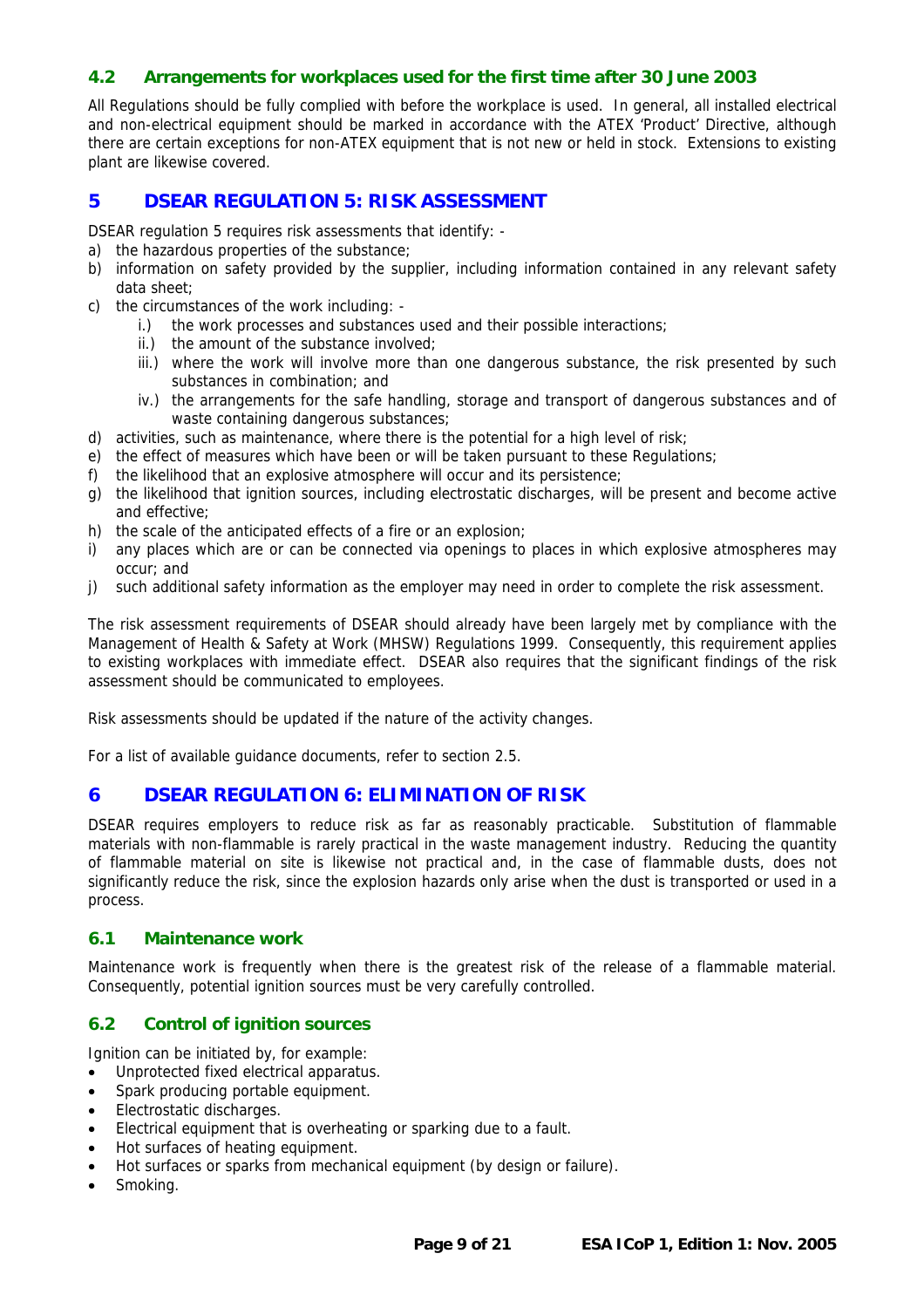- Open flames.
- Spontaneous combustion.
- Lightning.

# EN 1127-[114](#page-20-14) lists thirteen type of ignition source:

| <b>Ignition source</b>                                                                                                                                                           | Possible controls <sup>c</sup>                                                                                                                                                                                                       |
|----------------------------------------------------------------------------------------------------------------------------------------------------------------------------------|--------------------------------------------------------------------------------------------------------------------------------------------------------------------------------------------------------------------------------------|
| Live flames, e.g. arc welding,<br>smoking                                                                                                                                        | Close supervision by trained personnel, removal of flammable<br>hazard, hot-work permit, no smoking policy on certain areas of the<br>site                                                                                           |
| Sparks and hot surfaces from<br>electrical equipment                                                                                                                             | Suitably-protected equipment, designed for hazardous area use, or<br>otherwise assessed as compliant                                                                                                                                 |
| Electrostatic discharges - equipment.                                                                                                                                            | Earthing normally inherent in the building structural steelwork.<br>Earth bonding is not normally required, but could be required for                                                                                                |
| See CLC/TR 50404:2003 <sup>15</sup> clause<br>11.3.1.1.                                                                                                                          | items mounted on non-conducting supports.                                                                                                                                                                                            |
| Electrostatic discharges - personnel                                                                                                                                             | In spite of the fact that modern clothing, made from synthetic<br>textiles, can readily become electrostatically charged it is not, in                                                                                               |
| See CLC/TR 50404:2003 clause 9.3<br>(footwear)                                                                                                                                   | general, an ignition risk providing that the wearer is earthed by<br>means of suitable footwear and flooring. However, clothing should                                                                                               |
| and CLC/TR 50404:2003 clause 9.4<br>(clothing)                                                                                                                                   | be as close fitting as is practical and should not be removed or<br>unfastened in areas where there could be flammable atmospheres.                                                                                                  |
| Lightning                                                                                                                                                                        | Site buildings in hazardous areas may need to be fitted with<br>lightning protection.                                                                                                                                                |
| Sparks and hot surfaces arising from<br>engineering activities                                                                                                                   | Sites should operate a permit to work system for such hot work                                                                                                                                                                       |
| Chemical reactions                                                                                                                                                               | Unexpected exothermic or other potentially violent reactions are<br>unlikely to be carried out in the waste management industry, but<br>this possibility should be considered. HSE guidance will be<br>published in the near future. |
| Stray electric currents, cathodic<br>corrosion protection                                                                                                                        | Unlikely to be present                                                                                                                                                                                                               |
| Electromagnetic fields in the<br>frequency range from 9 kHz to 300<br>GHz                                                                                                        | Unlikely to be present                                                                                                                                                                                                               |
| Electromagnetic radiation in the<br>frequency range from $3 \times 10^{11}$ Hz to<br>3 x 10 <sup>15</sup> Hz or wavelength range<br>from 1000 µm to 0.1 µm (optical<br>spectrum) | Unlikely to be present                                                                                                                                                                                                               |
| Ionising radiation                                                                                                                                                               | Unlikely to be present                                                                                                                                                                                                               |
| <b>Ultrasonics</b>                                                                                                                                                               | Unlikely to be present; if present, unlikely to be at an energy level<br>sufficient to cause an ignition                                                                                                                             |
| Adiabatic compression, shock waves,<br>gas flows                                                                                                                                 | Unlikely to be present                                                                                                                                                                                                               |

For a list of available guidance documents, refer to section [2.5:](#page-6-1) L136 is particularly relevant.

<span id="page-9-0"></span> $\,$  C  $\,$ 

This list is for guidance only and is not exhaustive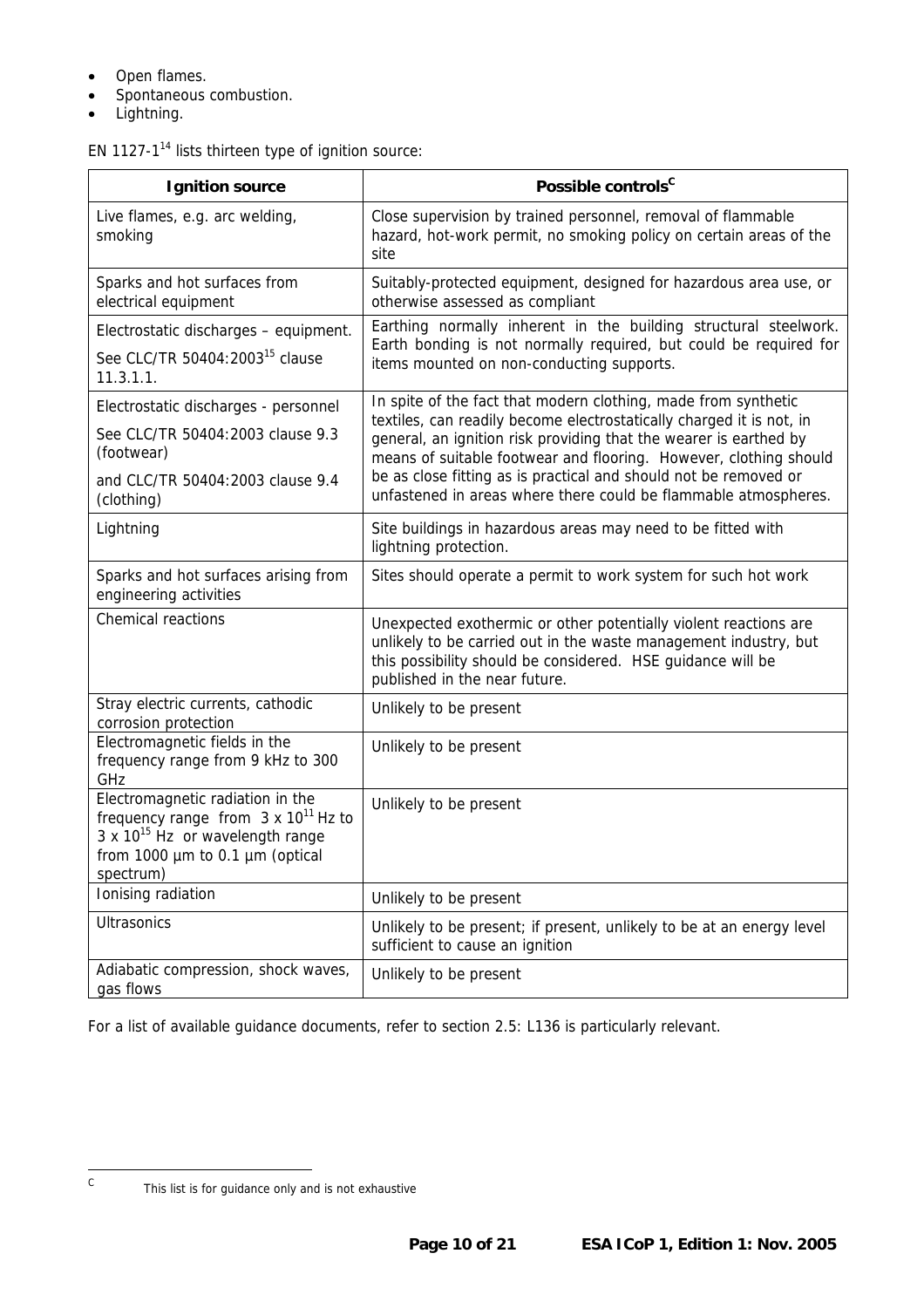# <span id="page-10-0"></span>**7 DSEAR REGULATION 7: AREA CLASSIFICATION & SELECTION**

#### **7.1 Area classification**

It is a legal requirement for area classification to be carried out. In summary, this requires the Site/Facility Manager to identify locations where potentially explosive atmosphere do or could occur and to record this information on suitable drawings.

#### **7.2 Selection of equipment for use in explosive atmospheres**

For *existing* electrical equipment, which covers the vast majority of plant, there is no requirement to replace it with ATEX-marked equivalents provided a risk assessment shows that the equipment is suitable for its location. In the case of *certified* electrical equipment, it is easy to justify its continued operation in a hazardous area provided it is in good condition, since its certification assures an appropriate level of protection.

In some cases, *uncertified* equipment is permitted, but only in zone 2 and only when the operator has sufficient knowledge, information and experience to assess the equipment as providing a suitable level of protection. More information is given in [APPENDIX 2.](#page-18-1)

Prior to ATEX, there were no requirements for non-electrical equipment to meet specific constructional requirements and it was left to the site operator to perform a risk assessment as to its suitability for use in a hazardous area. This has changed under ATEX, and now all new non-electrical equipment should be ATEXmarked. However, existing non-electrical equipment may be retained subject to a risk assessment. This will involve an ignition hazard assessment. Further guidance is given in [APPENDIX 1.](#page-14-1) 

For new plant, DSEAR states that equipment and protective systems (electrical and non-electrical) must be selected on the basis of the requirements set out in ATEX Product Directive, unless the risk assessment finds otherwise. However the DSEAR Approved Code of Practice L138 states that risk assessment cannot be used to justify equipment built to lower standards than that specified by the ATEX Product Directive. Consequently in the UK, new equipment must be appropriately marked dependant on the zone in which it is installed, unless its use is temporary or workers are excluded.

Equipment manufactured against the ATEX Product Directive is marked to indicate its 'Category'. The category is used to select the zone or zones in which it may be used.

| <b>ATEX</b><br>Category | <b>Permitted zones</b><br>of use | <b>Design requirements</b>                              |
|-------------------------|----------------------------------|---------------------------------------------------------|
| 1G                      | 0, 1, 2                          | safe with two independent faults or safe even when rare |
| 1D                      | 20, 21, 22                       | malfunctions are considered                             |
| 2G                      |                                  | safe when foreseeable malfunctions are considered       |
| 2D                      | 21, 22                           |                                                         |
| 3G                      |                                  | safe in normal operation                                |
| 3D                      |                                  |                                                         |

Definitions of the zones and a fuller treatment of the subject of area classification is contained in the area classification ICoP.

#### **7.2.1 Marking example 1**

The marking could include:

 $\langle \overline{\xi_{\mathbf{x}}} \rangle$  II 2G

where 'II' refers to the group, in this case indicating that the equipment is for non-mining use (group I is for mining)

2 refers to the category

'G' refers to the fact that the equipment is suitable for flammable gases and vapours

Putting together the 2G, it can be inferred that the equipment can be used in zones 1 and 2.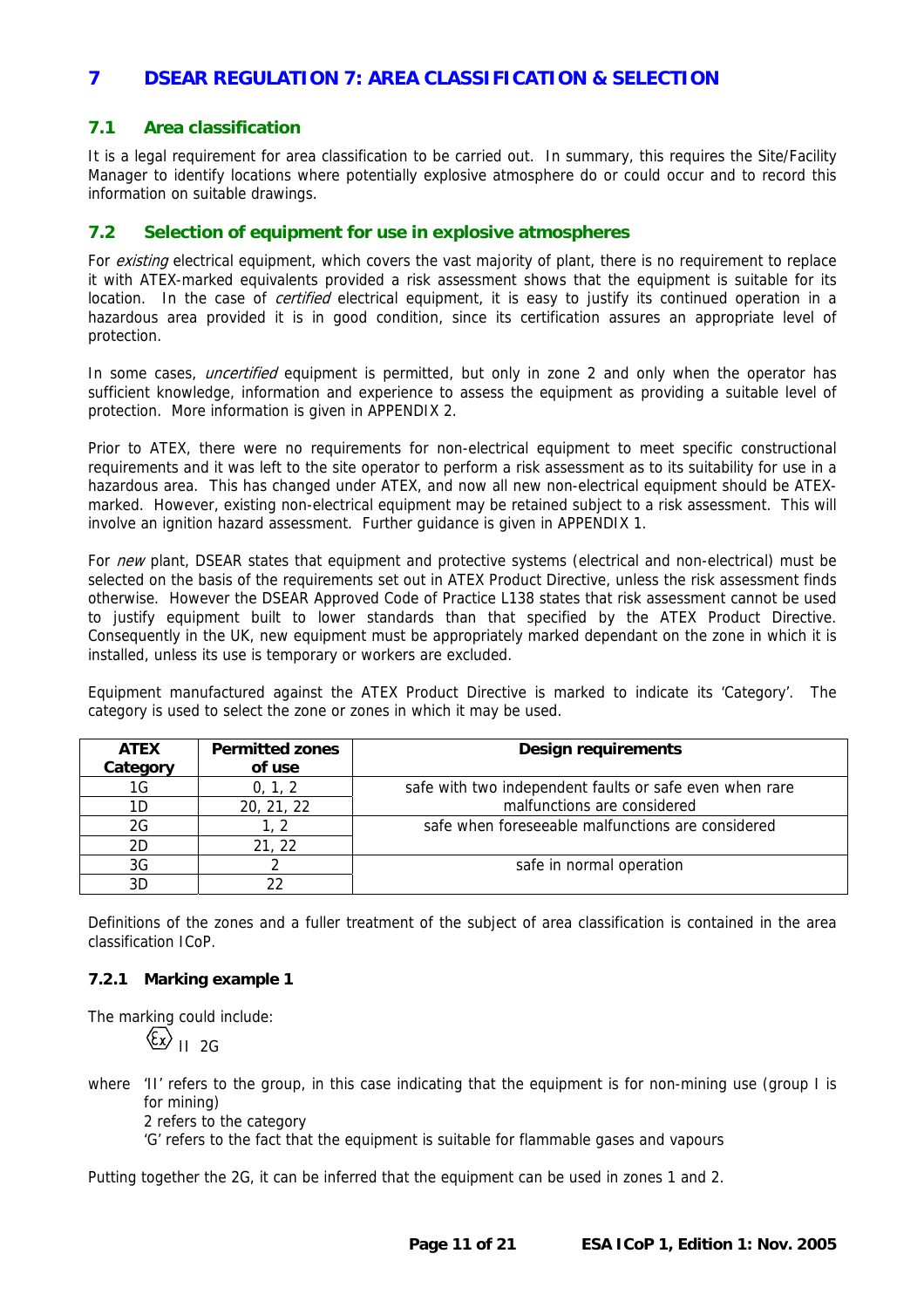## <span id="page-11-0"></span>**7.2.2 Marking example 2**

The marking could include:

 $\langle \xi \chi \rangle$ <sub>II 3D</sub>

where 3 refers to the category 'D' refers to the fact that the equipment is suitable for flammable dusts

Putting together the 3D, it can be inferred that the equipment can be used in zone 22 only. This equipment is not, therefore, suitable for gas/vapour zones.

#### **7.2.3 Marking example 3**

The marking could include:

 $\overline{\text{E}}$  II 1GD or  $\overline{\text{E}}$  II 1G 1D (T100°C)

where 1 refers to the category

'G' refers to the fact that the equipment is suitable for flammable gases and vapours 'D' refers to the fact that the equipment is suitable for flammable dusts T100°C refers to the surface temperature of the equipment.

Putting together the 1G and 1D, it can be inferred that the equipment can be used in all zones. Note that other selection criteria apply: the equipment must also be suitable for the apparatus group and temperature class for gases and vapours or the layer and cloud auto-ignition temperatures for dusts.

#### **7.2.4 Other selection considerations**

It is not sufficient to select equipment solely on whether it is suitable for the zone of use. There are at least two more selection criteria, namely:

- is the equipment compatible with the apparatus group of the flammable material
- is the equipment compatible with the temperature class of the flammable material

Consideration should also be given to environmental factors, such as the likelihood of corrosion, water ingress, etc.

Equipment should only be specified and installed by suitably qualified persons.

#### **7.2.5 Inspection of equipment**

Electrical equipment should be periodically inspected against EN 60079-17 to confirm that its explosion protection is still effective. Non-electrical equipment should be checked against the manufacturer's instruction manual.

For further available guidance, refer to section [2.5.](#page-6-1)

## **7.3 Marking of zones**

The purpose of signs is to warn of areas where an explosive atmosphere may occur in such a quantity that employees need to be warned of its presence, so that they can take the necessary precautions in relation to the risk. Zoned areas should be marked with the sign shown whenever such marking might make the site safer for workers.



Currently, zoned areas are generally not marked; where needed, this should be done by 30 June 2006.

The sign to be used has black letters on a yellow background with black edging (the yellow part to take up at least 50% of the area of the sign).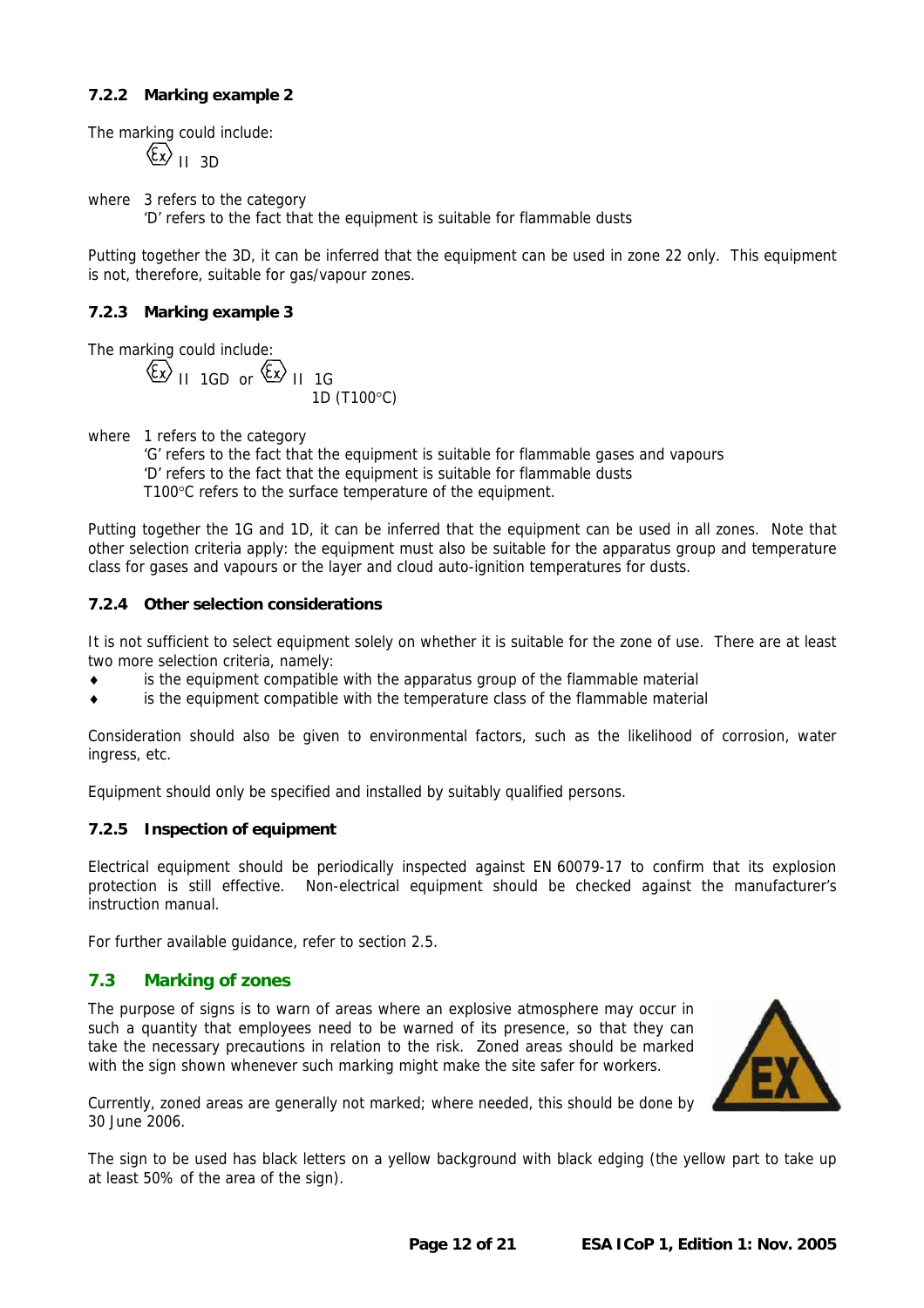# <span id="page-12-0"></span>**7.4 Verification**

The purpose of verifying overall explosion safety is to confirm the workplace can operate in accordance with these Regulations. It applies to new or existing plant and equipment but verification of a new plant must be done before the plant becomes operational.

Verification can be carried out through a variety of means, for example by an examination of documents, visual inspection, or physical checks and measurements. Much of the work may be a normal part of the commissioning process. Examples of the work involved could include: -

- a) checks that mechanical ventilation systems produce the air flows intended;
- b) checking with the manufacturer that suitable explosion mitigation measures have been applied
- c) inspection of records showing that process equipment is leak-tight before dangerous substances are introduced for the first time;
- d) ensuring that a hazardous area classification drawing has been prepared, and a visual inspection that electrical equipment is of the correct type or category for the zone where it has been installed, has been installed correctly; and
- e) ensuring that appropriate information is available about the flammable properties of materials to be handled in the plant.

For new workplaces to be used for the first time after 30 June 2003 there is a requirement for explosion safety to be verified by a person competent in the field of explosion protection as a result of experience and professional training.

# **7.5 Anti static clothing**

The DSEAR ACoP L138 requires that anti-static footwear and clothing should be provided when the risk assessment identifies that it is required. Paragraphs 263 and 264 are particularly relevant and the requirements may be interpreted as follows: anti-static footwear and flooring (e.g. concrete, metal grids) are generally sufficient for areas where there is a flammable gas or vapour risk; anti-static footwear is not generally required for dusts, since they are not easily ignited, but flooring must not be highly insulating. Such a summary must, however, not preclude consideration of specific high-risk gases or activities.

For a list of available guidance documents, refer to section [2.5.](#page-6-1)

# **8 DSEAR REGULATION 8: ACCIDENTS, INCIDENTS AND EMERGENCIES**

Arrangements must be in place to deal with accidents, incidents and emergencies. The following points should be addressed, amongst others:

- ♦ Occupied buildings should have a fire alarm system that is tested regularly
- ♦ Evacuation and assembly points should be designated and clearly marked
- ♦ Emergency exits should be marked and housekeeping standards are such that exits are unobstructed.
- Fire drills should be held at suitable intervals
- Visitors should be alerted to escape routes and muster points
- Notice boards in every workplace should detail the local emergency arrangements

For a list of available guidance documents, refer to section [2.5.](#page-6-1)

## **9 DSEAR REGULATION 9: TRAINING AND INFORMATION**

DSEAR requires information on the hazardous properties of substances to be made available. The hazardous properties of all flammable liquids, vapours and dusts should be identified and made available at the workplace where this is practical. Specifically, employees should be made aware of the potentially explosive nature of landfill gas and measures taken to reduce the risk of ignition. Training is required to cover such areas as:

- the no-smoking policy in or near hazardous areas
- ♦ the prohibition of the use of uncertified electrical equipment in hazardous areas, such as test equipment, mobile phones, pagers, personal audio equipment, etc.
- the correct use of intrinsically safe test equipment, e.g. oxygen analysers

It is recommended that such persons attend a hazardous area awareness course.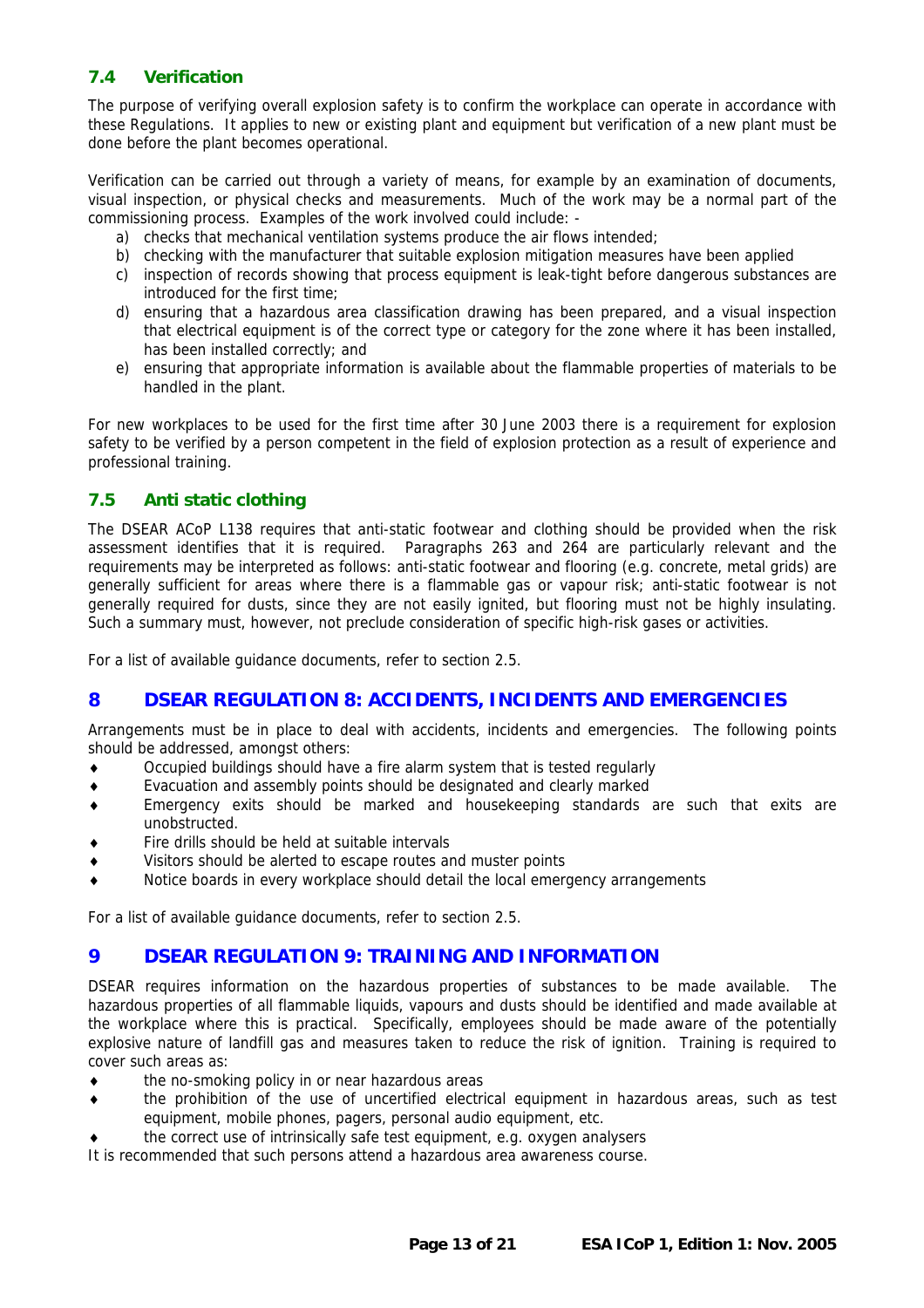<span id="page-13-0"></span>Those installing, maintaining and inspecting electrical and non-electrical equipment in hazardous areas require more detailed training that gives an understanding of the methods of protection of equipment and the corresponding checks and precautions to be applied. It is recommended that such persons attend a training course offering the required level of detail.

# **10 DSEAR REGULATION 10: IDENTIFICATION OF CONTAINERS AND PIPES**

Identification of pipes and containers, particularly those that are visible, alerts employees and others to the presence of a dangerous substance so that they can take the necessary precautions. Identification can also help to avoid confusion over contents and thereby avoid incorrect mixing of contents.

Containers and pipework containing hazardous materials should be marked according to the appropriate regulations<sup>16</sup>.

# **11 DSEAR REGULATION 11: CO-ORDINATION**

Where there are two or more employers sharing a workplace, regulation 11 requires the employer responsible for the workplace to co-ordinate the implementation of measures taken under DSEAR to protect employees and others at the workplace from risks from explosive atmospheres.

In the waste management industry, the situation is complicated by the fact that a waste is received from a number of different companies. In many cases on landfill sites, the employees from outside contractors and visitors may be unaware of their responsibilities under DSEAR since there is no widely-held perception of a landfill site as a hazardous area. This situation can be addressed by segregating such persons and their vehicles from zoned areas by careful routing of the access roads sufficiently far away from wells and other locations where landfill gas collects. Suitable warning signs at the entrance to the site and a no-smoking policy may be sufficient.

Where access to zoned areas is part of the work of outside contractors (e.g. drilling, pipe-laying, work within parts of the Gas Management Compound), then contractors must be required to provide risk assessments and method statements and only send in suitably-qualified persons for such work.

Compliance with this regulation may also be achieved by means of a site induction (verbal or audio-visual), a permit-to-work system, accompanying visitors, or other methods deemed appropriate to the level of risk.

## **12 CONCLUSION**

The waste management industry has a legal obligation to comply with DSEAR. The first step is to undertake an area classification of the site, without which, the other necessary steps cannot be taken. In summary, these remaining steps are:

- 1 Conduct risk assessments of activities involving flammable materials and establish whether the existing safe systems of work are adequate; methods of risk reduction should be studied;
- 2 Record the measures already in place (or required to be implemented) to control ignition sources;
- 3 Justify the existing electrical and non-electrical equipment in the zoned areas; ensure new equipment (both electrical and non-electrical) is ATEX-marked;
- 4 Set up an inspection system against EN 60079-17 for electrical equipment and a similar system for non-electrical equipment;
- 5 Ensure staff are adequately trained; and
- 6 Ensure hazardous areas are marked where appropriate.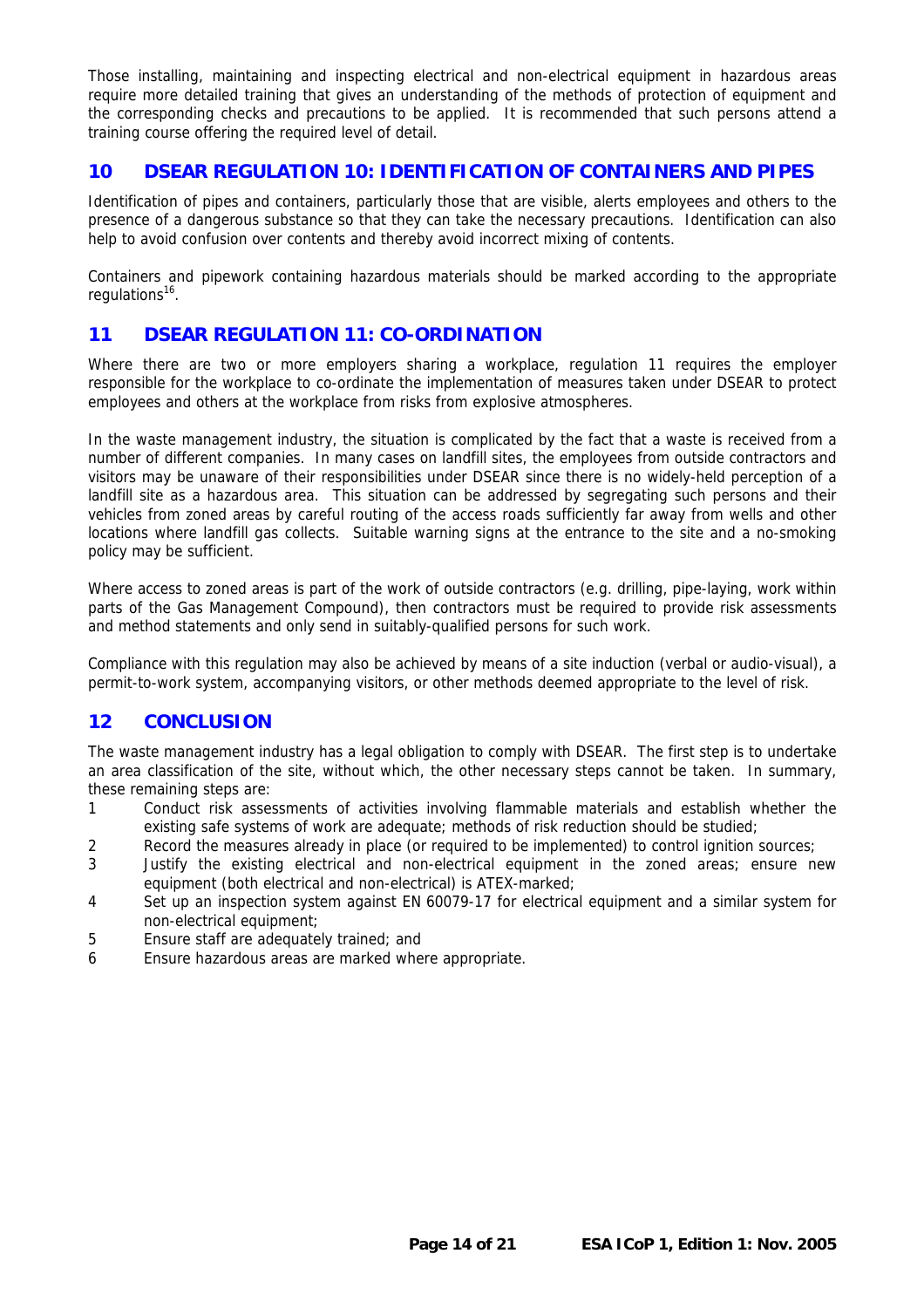# <span id="page-14-1"></span><span id="page-14-0"></span>**APPENDIX 1**: **ASSESSMENT OF ALREADY-INSTALLED NON-ELECTRICAL EQUIPMENT**

The following appendix is supplied for information only and is not intended in itself to impart a level of training necessary for a competent person

# **A1.1 General obligations**

Article 9 of the ATEX 1999/92/EC ('Worker Protection') Directive has requirements for electrical and nonelectrical equipment already installed when the Directive came into force. Paragraph 4 states:

"Where workplaces which contain places where explosive atmospheres may occur, are already in use before 30 June 2003, they shall comply with the minimum requirements set out in this Directive no later than three years after that date."

Annex II(2)2.5 states:

"All necessary measures must be taken to ensure that the workplace, work equipment and any associated connecting device made available to workers have been designed, constructed, assembled and installed, and are maintained and operated, in such a way as to minimise the risk of an explosion…."

With specific regard to non-electrical equipment, the ATEX manufacturing directive 94/9/EC gives constructional requirements and the ATEX Worker Protection Directive requires non-electrical equipment already installed to be assessed for its ignition capability, although it is not required to meet the constructional requirements of new equipment. The assessment should be completed by 30 June 2006. EN 1127-1 lists thirteen type of ignition source:

- 1 hot surfaces
- 2 flames and hot gases
- 3 non-electrically-generated sparks
- 4 electrical apparatus
- 5 stray static currents, cathodic corrosion protection
- 6 static electricity
- 7 lightning
- 8 electromagnetic fields in the frequency range 9 kHz to 300 GHz
- 9 electromagnetic radiation in the frequency range from 300 GHz to 3000 GHz or wavelength from 100  $\mu$ m to 0.1  $\mu$ m (optical spectrum)
- 10 ionising radiation
- 11 ultrasonics
- 12 adiabatic compression, shock waves, gas flows
- 13 chemical reactions

New non-electrical equipment should be marked as ATEX-compliant. What follows is guidance of how nonelectrical equipment that is already installed can be assessed as suitable for continued use. Typical examples that require an assessment are:

- ♦ pump
- ♦ coupling (e.g. between a motor and the associated pump)
- ♦ conveyor belt
- ♦ hoist
- ♦ solenoid valve
- ♦ gearbox
- brake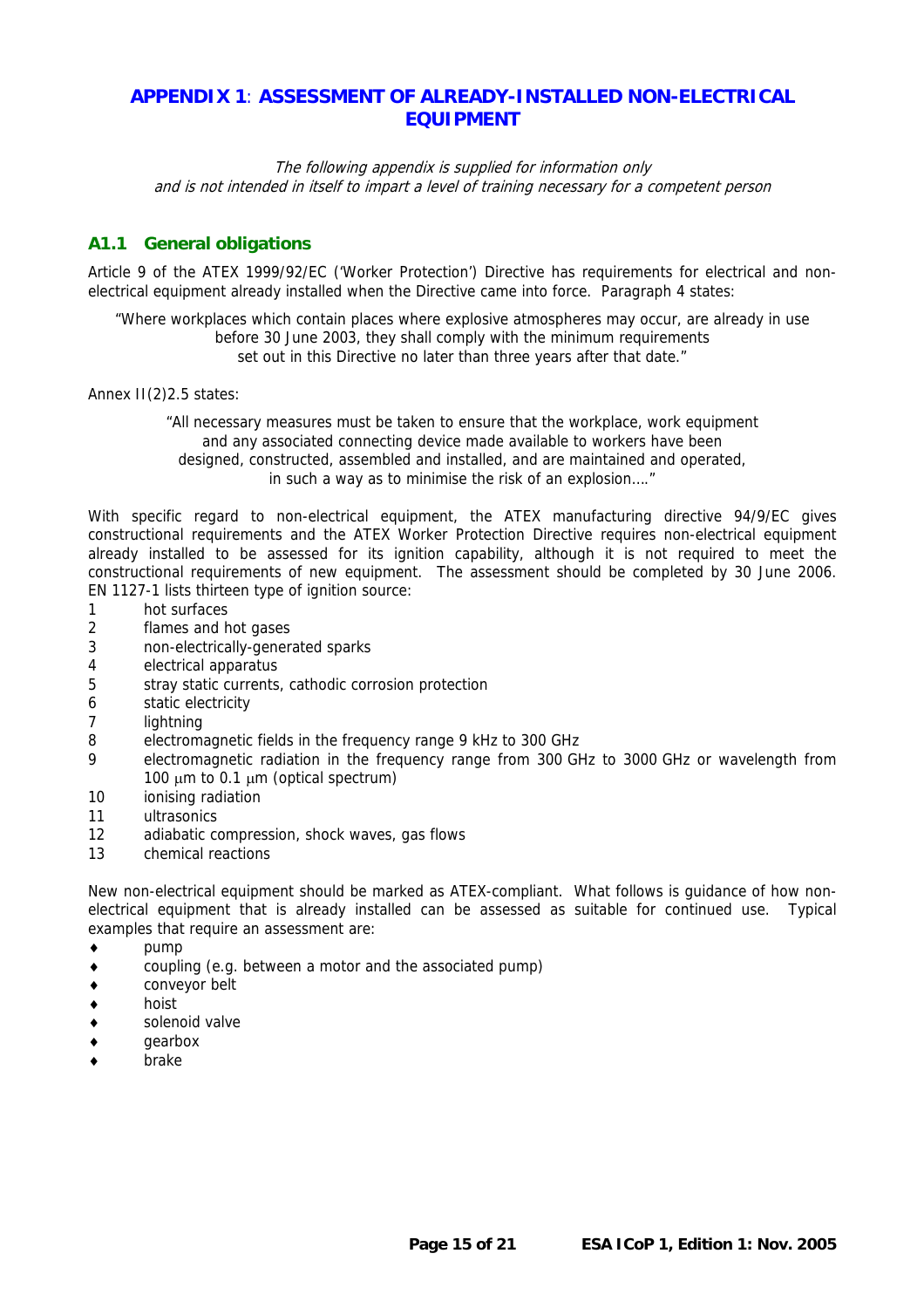<span id="page-15-0"></span>The ignition hazard assessment for equipment in the following zones will now be discussed:

| Gas/vapour<br>zone | Dust zone | Probability<br>of explosive<br>atmosphere | <b>Requirements</b>                    |
|--------------------|-----------|-------------------------------------------|----------------------------------------|
|                    | 22        | low                                       | Safe in normal operation               |
|                    |           | medium                                    | Safe even with 'expected malfunctions' |
|                    |           | high                                      | Safe even with 'rare malfunctions'     |

# **A1.2 Non-electrical equipment in zones 2 (flammable gases/vapours) and 22 (flammable dusts)**

Zones 2 and 22 are the low risk zones where an explosive atmosphere arises only very occasionally, usually as a result of the failure of plant equipment (e.g. leaking flange or seal) or human error (accidental spill). As such, the requirements for the installed equipment are not excessively onerous and often are easily met by normal well-designed industrial equipment. The requirements for equipment in these zones can be broadly summarised as follows:

#### **in normal operation, the equipment should not spark and should not have excessively hot surfaces; its ingress protection should be suitable for the environment**

Refer also to the list of 13 possible sources of ignition listed above; however, most or all will not apply to non-electrical equipment in normal operation.

When considering non-electrical equipment, and whether it is acceptable for continued use in zone 2 or 22 a hazardous area, it is usually self-evident whether it sparks or not. With regard to temperature rise, very few of those parts exposed to the flammable gas or dust will exceed even 100°C, which makes the item acceptable for the vast majority of flammable materials<sup>[D](#page-15-1)</sup>. It should be stressed that only normal operation needs be considered for these zones; fault conditions (such as a seized bearing) are not taken into account, due to the low probability of such a fault occurring at exactly the same time as the explosive atmosphere.

For non-electrical equipment, the problem of ingress protection is usually simple to assess, since ingress of water will not cause sparking or a rise in temperature. With regard to dusts (whether flammable or not), the equipment is almost certainly designed to withstand such environmental factors, so seals will be provided to keep dust out of bearings and other moving parts. If this is not the case, then the equipment should not be installed in this location in the first place.

It is important to stress that the above assumes that the equipment is properly maintained.

## **A1.3 Non-electrical equipment in gas zones 1 and dust zones 21**

Unlike in zones 2 and 22, foreseeable malfunctions should be considered when assessing non-electrical equipment in zones 1 and 21. Thus, the situation is somewhat more complicated.

When first considering the issue, the difficulty usually arises as to what constitutes a 'foreseeable malfunction' and whether such should be tolerated in a zone 1/21. Useful guidance on how to do the ignition hazard assessment can be found in EN 13463-1:2001, which is one of a suite of standards giving the constructional requirements for hazardous area non-electrical equipment. It should be stressed that there is no suggestion in the ATEX Directive that existing equipment should either be made to comply with these standards or else replaced, but they can be used for guidance.

A note in EN 13463-5 section 5.1 is included here because it gives guidance that is of general use:

<span id="page-15-1"></span> $P$  For those flammables with very low auto-ignition temperatures (e.g. carbon disulphide,  $CS_2$ ), then a more careful approach will be required, possibly involving actual measurement of the surface temperature or contacting the manufacturer. Regarding flammable dusts, be aware that a 75 K safety factor must be applied to the AIT of the dust layer and a 2/3 safety factor to the AIT of a cloud.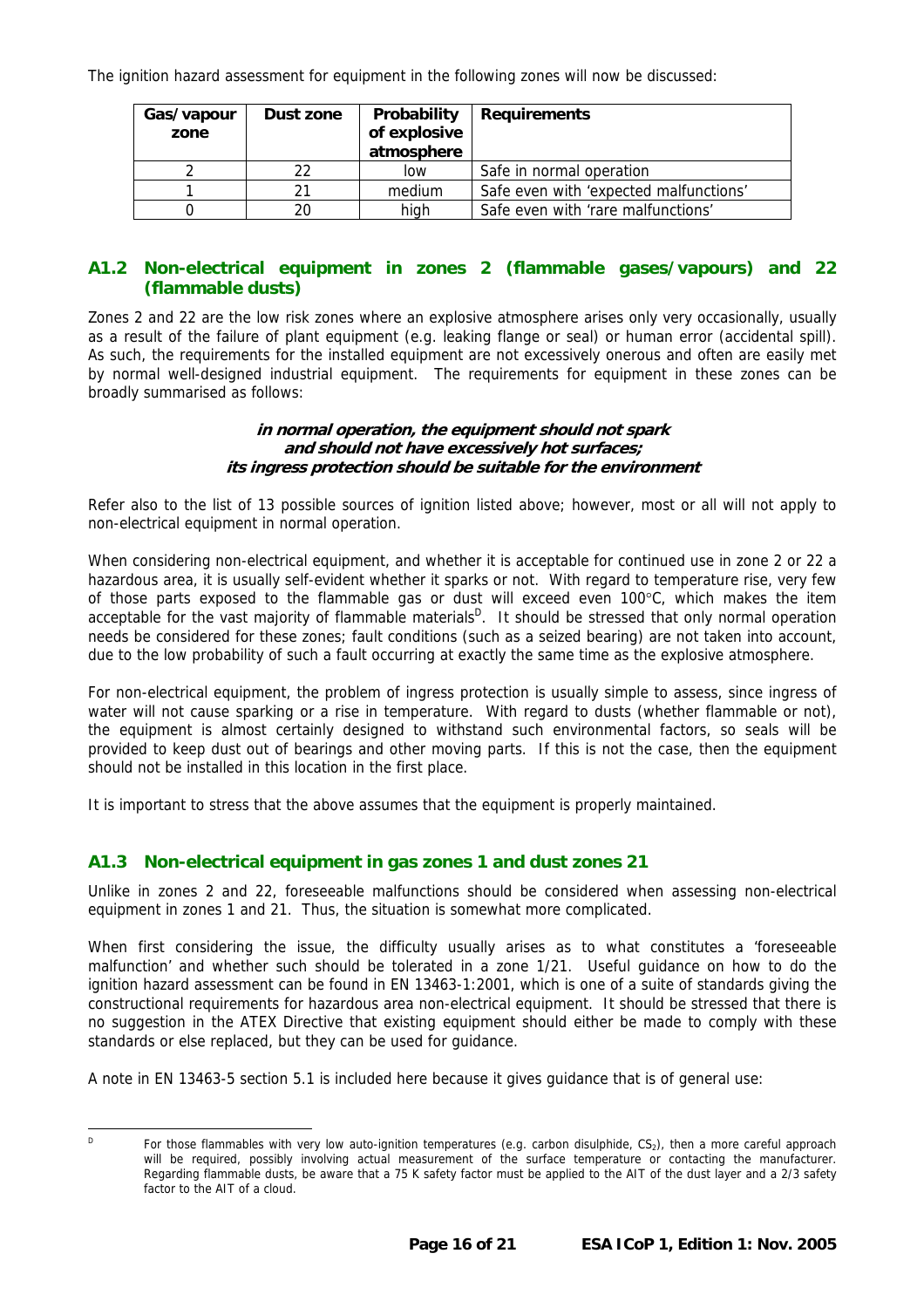#### **"Slow-moving parts with a circumferential speed of less than 1 m/s do not normally require protection against heating by friction and non-electrical sparks".**

#### **A1.3.1 Example: ignition hazard assessment of a solenoid valve (reference EN 13463-1 Annex B1)**

| <b>Normal operation</b> | <b>Expected malfunction</b>                                 |
|-------------------------|-------------------------------------------------------------|
| Friction producing heat | Frictional ignition following the breakage of the<br>spring |
|                         | Compression/shock-wave ignition                             |

Normal operation is highly unlikely to produce an ignition for the reasons outlined in the previous subsection. For malfunctions, some element of judgement is required by a suitably-qualified person to assess the likelihood of these becoming an ignition source in the valve under consideration.

The general approach, which takes care of most of the ignition hazards, is as follows:

#### **ensure that the equipment is maintained in accordance with the manufacturer's guidelines and that all parts with a potential to become ignition sources are replaced at or before the specified interval**

#### **A1.3.2 Example: ignition hazard assessment of a conveyor belt (reference EN 13463-1 Annex B2)**

A conveyor belt is a more complex example, which includes a number of non-electrical devices. Possible ignition sources are:

| <b>Normal operation</b>                   | <b>Expected malfunction</b>                                               |
|-------------------------------------------|---------------------------------------------------------------------------|
| temperature rise of bearings<br>$\bullet$ | bearing failure due to loss of lubrication<br>٠                           |
| frictional heat from moving parts<br>٠    | belt rubbing on spilled product<br>٠                                      |
| inside the gearbox                        | ingress of stones or metal fragments to gearbox                           |
| frictional heat from the brakes           | unacceptable oil loss from the gearbox<br>٠                               |
| dust entering the brake housing<br>٠      | brakes left on too long after the drive motor has started<br>$\bullet$    |
| frictional heat from the belt idler       | brake disengagement fails<br>٠                                            |
| rollers                                   | clutch slippage<br>٠                                                      |
| dust deposits on the gearbox              | belt idler roller seizes and is rubbed by the moving conveyor<br>٠        |
| static electricity discharge<br>٠         | belt                                                                      |
| all I<br>surface<br>temperature<br>of     | slippage of conveyor belt on the driving drum due to loss of<br>$\bullet$ |
| moving parts                              | tension or stalling of the belt                                           |
|                                           | belt driven at overspeed<br>٠                                             |
|                                           | friction between the belt and fixed parts<br>$\bullet$                    |
|                                           | moving parts close together, gap filled with dust<br>٠                    |

Most of these will have been covered by the original design of the conveyor. Again, the general approach outlined above will usually suffice.

Static discharges are, arguably, the commonest cause of unintentional sparking and special attention should be paid to this particular ignition source.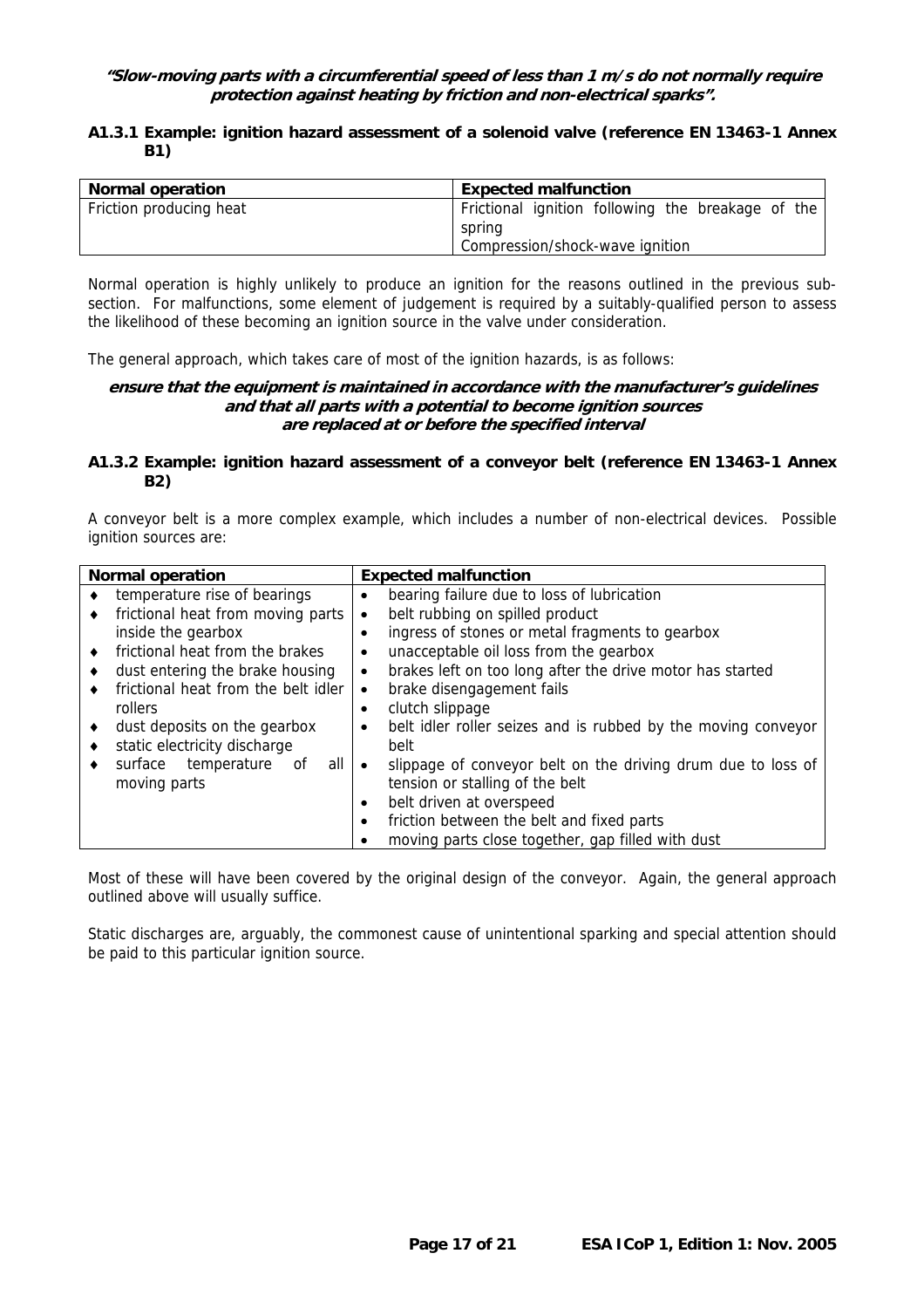## <span id="page-17-0"></span>**A1.4 Non-electrical equipment in gas zones 0 and dust zones 20**

Such equipment is relatively rare, but certain examples will require consideration, e.g.

- ♦ grinder in a mill classified as a zone 20
- ♦ agitator in a process vessel classified as zone 0

For dust zone 20, it is often not possible to classify the internal non-electrical equipment as safe with rare malfunctions. The grinder in a mill is a prime example: a metal fragment introduced by accident is quite likely to produce a spark when it comes into contact with the grinder wheels. Another problem is that of static build-up produced by the flow of dust itself. The usual approach is to have explosion venting since the probability of an ignition-capable spark cannot be reduced to a sufficiently low level. Assuming this is present and suitably-located and maintained, this is probably sufficient.

For zone 0, the ignition hazard assessment should consider 'rare malfunctions' as well as 'expected malfunctions'. To take the example of an agitator, the mechanical seal protecting the bearings could be in contact with the zone 0. Possible approaches could be:

- ♦ monitoring the barrier fluid level or pressure or flow
- ♦ an analysis of past failure rates
- ♦ periodic vibration or temperature monitoring

As for equipment in lower risk zones, the routine maintenance and scheduled replacement of the bearings should be as recommended by the manufacturer.

An assessment of the agitator blade is also required. Its potential for producing a spark should be assessed, considering such mitigating factors as:

- ♦ are the blades always immersed?
- ♦ are the blades and shaft made from alloys containing insignificant quantities of 'light' metals such as magnesium, aluminium, zirconium, titanium?
- is the rotation speed less than 1 m/s?

#### **A1.5 Summary**

An assessment of non-electrical equipment in zones 2 and 22 is straightforward but a more careful analysis is required for the higher-risk zones. It is not possible to give a detailed approach for all situations, but the application of sound engineering judgement and implementation of reasonable precautions, proportionate to the zone classification, to prevent potential ignition sources becoming active is sufficient to comply with the requirements in the ATEX Worker Protection Directive.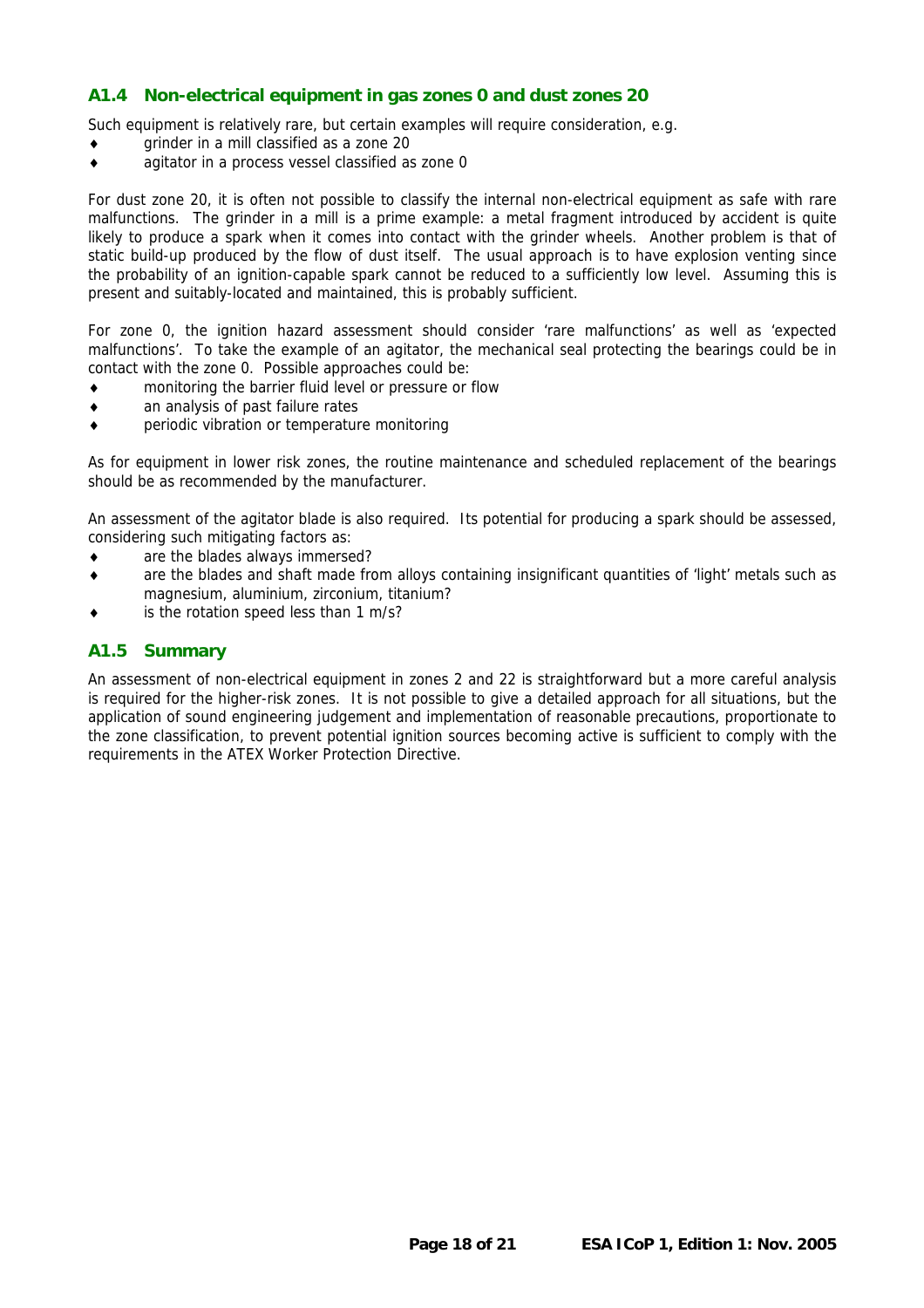# <span id="page-18-1"></span><span id="page-18-0"></span>**APPENDIX 2**: **ASSESSMENT OF ALREADY-INSTALLED UNCERTIFIED ELECTRICAL EQUIPMENT**

The following appendix is supplied for information only and is not intended in itself to impart a level of training necessary for a competent person.

# **A2.1 The legal situation**

Article 9 of the ATEX 1999/92/EC Directive (Worker Protection Directive, WPD) has mandatory requirements for electrical and non-electrical equipment installed in hazardous areas. This article can be paraphrased as follows:

(1) Equipment that was already in use on 30 June 2003<sup>E</sup> must comply with the minimum requirements laid down in Annex II Part A of the Directive. The requirements for fitting ATEXcompliant equipment are in Part B, so there is no requirement to retro-fit ATEX equipment.

(2) Equipment installed after 30 June 2003 in new or extended plant must comply with Annex II Parts A [a](#page-18-3)nd B. In effect, this requires it to be ATEX marked by the manufacturer<sup>F</sup> as suitable for the hazardous area into which it is being installed.

Article 9(2) is clear: with very few exceptions, ATEX-marked equipment must be used for new installations. However, Article 9(1) requires further discussion.

For existing equipment, the ATEX WPD requires the equipment (whether electrical or non-electrical) to be assessed for its continued suitability for the zone into which it is installed. It is convenient to divide the equipment into electrical and non-electrical (mechanical); only electrical equipment is dealt with below.

# **A2.2 Uncertified electrical equipment in zone 2**

This section deals with equipment installed in zone 2 before the ATEX directives came into force on 1 July 2003. The requirements for zone 2 were and are considerably more relaxed than for zone 1 and EN 60079- 14:2003 $^{17}$  clause 5.2.3c permitted the use of uncertified equipment in zone 2, provided it is assessed as meeting the requirements of the relevant standard. These requirements can be summarised as follows for the commonest form of Type n equipment ("Ex n non-sparking"):

- 1 the enclosure is normally required to be IP54 minimum, though protection by location (e.g. indoors) permits a lower level of ingress protection
- 2 the equipment shall contain no sources of ignition in normal operation, i.e.
	- **hot surfaces:** no surfaces hotter than the ignition temperature of the hazard gas
	- **sparks:** no normally-sparking components are permitted, e.g. switches, relays unless encapsulated), contactors, circuit-breakers, potentiometers (unless the spark is currentlimited) and easily-separated connectors (secure with adhesive if necessary). Such items are acceptable if certified to another concept, e.g. Ex d switches.

It should be stressed that the assessment takes account only of normal operation, and not fault conditions (e.g. a conductor coming loose from a terminal or a fuse blowing), since it is considered a sufficiently low risk that such a fault could occur at exactly the same time as a flammable gas is present in the enclosure. The enclosure is not required to be gas-tight for this method of protection.

There is no upper voltage limit and uncertified terminals are permitted. It is also possible to use testdisconnect terminals (non-sparking in normal operation), fuse terminals and other terminals incorporating components such as diodes. However, it is usual to use test-disconnect and fuse terminals that are *certified* as Ex n/N, since these are readily available.

<span id="page-18-2"></span>E 1 July 2003 was the date on which both ATEX Directives came into force; most, if not all, of the equipment on the site was already in use on this date.

<span id="page-18-3"></span>This rule is not absolute and there are a number of exceptions, but, in the interests of clarity, these will not be discussed.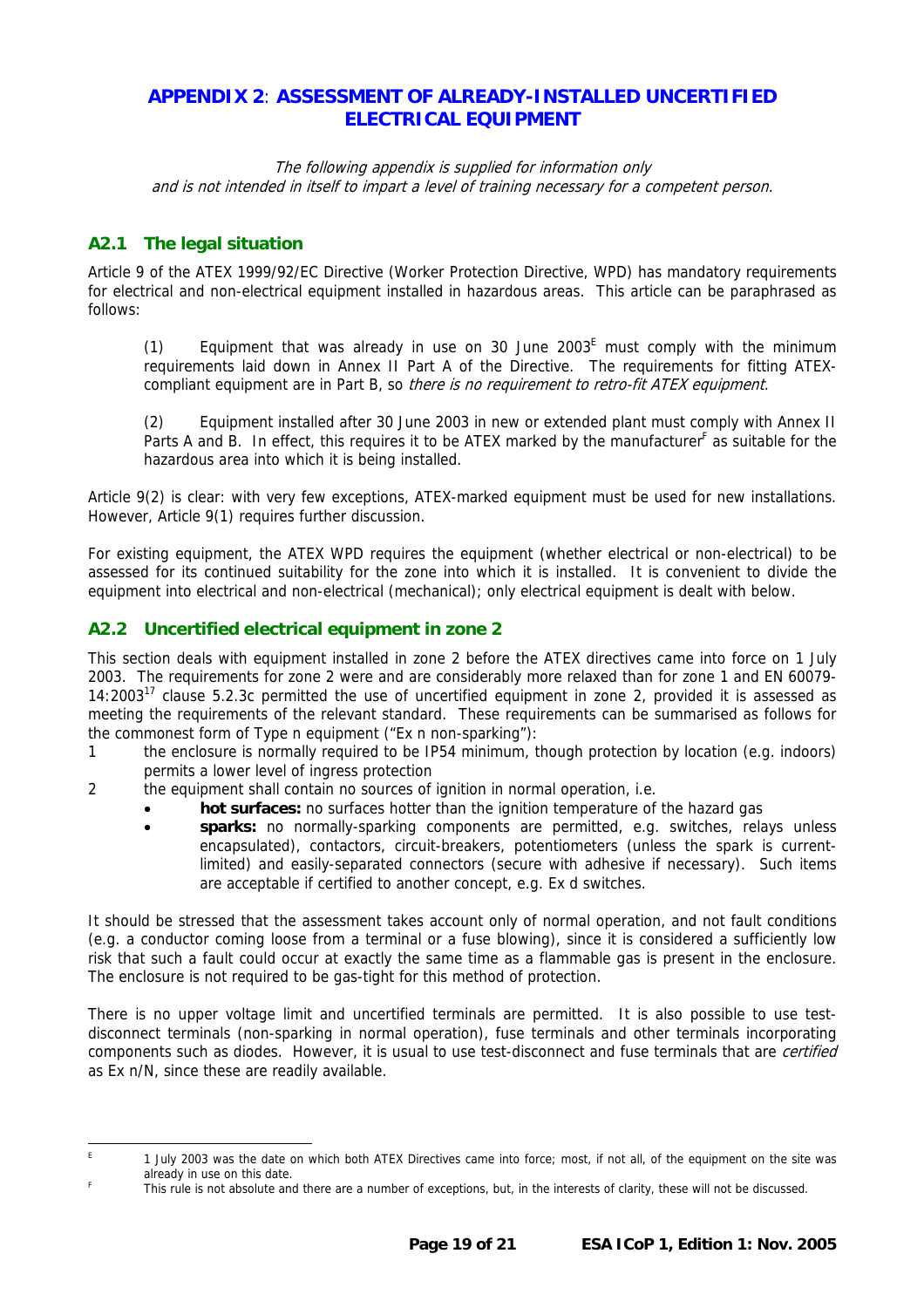<span id="page-19-0"></span>Common examples of uncertified items of equipment that may be thus assessed are:

- A.C. induction motors (paying particular attention to maximum temperature; sometimes a quide is that the limiting temperature for the wiring insulation is stated on the marking plate as a "Class"<sup>[G](#page-19-1)</sup>)
- ♦ Junction boxes
- Non-purged panels with no sources of ignition
- Panels containing potential ignition sources that are protected by the pressurisation principle

This relaxation in EN 60079-14 clause 5.2.3c does not apply to zone 1: all electrical equipment should be certified.

Note that the ATEX 1999/92/EC Worker Protection Directive requires new equipment (electrical and nonelectrical) for zone 2 to be marked as ATEX-compliant.

#### **A2.3 Uncertified equipment already installed in dust zones 20, 21 and 22**

Before the advent of the ATEX Directives, there was no mechanism for certifying electrical equipment for flammable dust areas and hence no requirement to use certified equipment. The approach used in the UK is found in HSG103<sup>18</sup>, which permits equipment that is merely protected against dust.

**Zone 21:** Paragraph 37 states: "…. in zone 21 …. existing equipment …. with a dust-tight enclosure made to IP6X is still likely to be suitable".

**Zone 22:** Paragraph 38 states: "In [zone 22]….older equipment made with a dust resistant enclosure to IP5X may remain in service".

Thus, provided the equipment is in good condition and no further ignition hazards are identified, if it meets these fairly modest requirements, it may be considered satisfactory for continued use; it is not necessary to replace it with ATEX-marked equipment.

For equipment in zone 20, BS 7535<sup>19</sup> was applied. The approach can be summarised as follows: For flammable dust zones, install equipment that is suitable for the equivalent flammable gas zone and is also dust-tight.

Thus, for zone 20, intrinsically safe equipment that is also IP6X may be appropriate for continued use, provided due consideration is given to factors such as the ruggedness of the enclosure, ohmic heating of the dust, etc.

It should be stressed that the definitions of flammable dust zones are concerned only with the presence of flammable clouds of dust and take no account of dust layers. The smouldering risk of the dust layer on the external surfaces of equipment should be addressed separately. Dust layers are significant in zoning if they can be stirred up to form an explosive cloud; such a risk can be removed by good housekeeping.

<span id="page-19-1"></span>G Class A = 105°C, class E = 120°C, class B = 130°C, class F = 155°C, class H = 180°C, class N = 200°C (values from EASA Electrical Engineering Handbook).